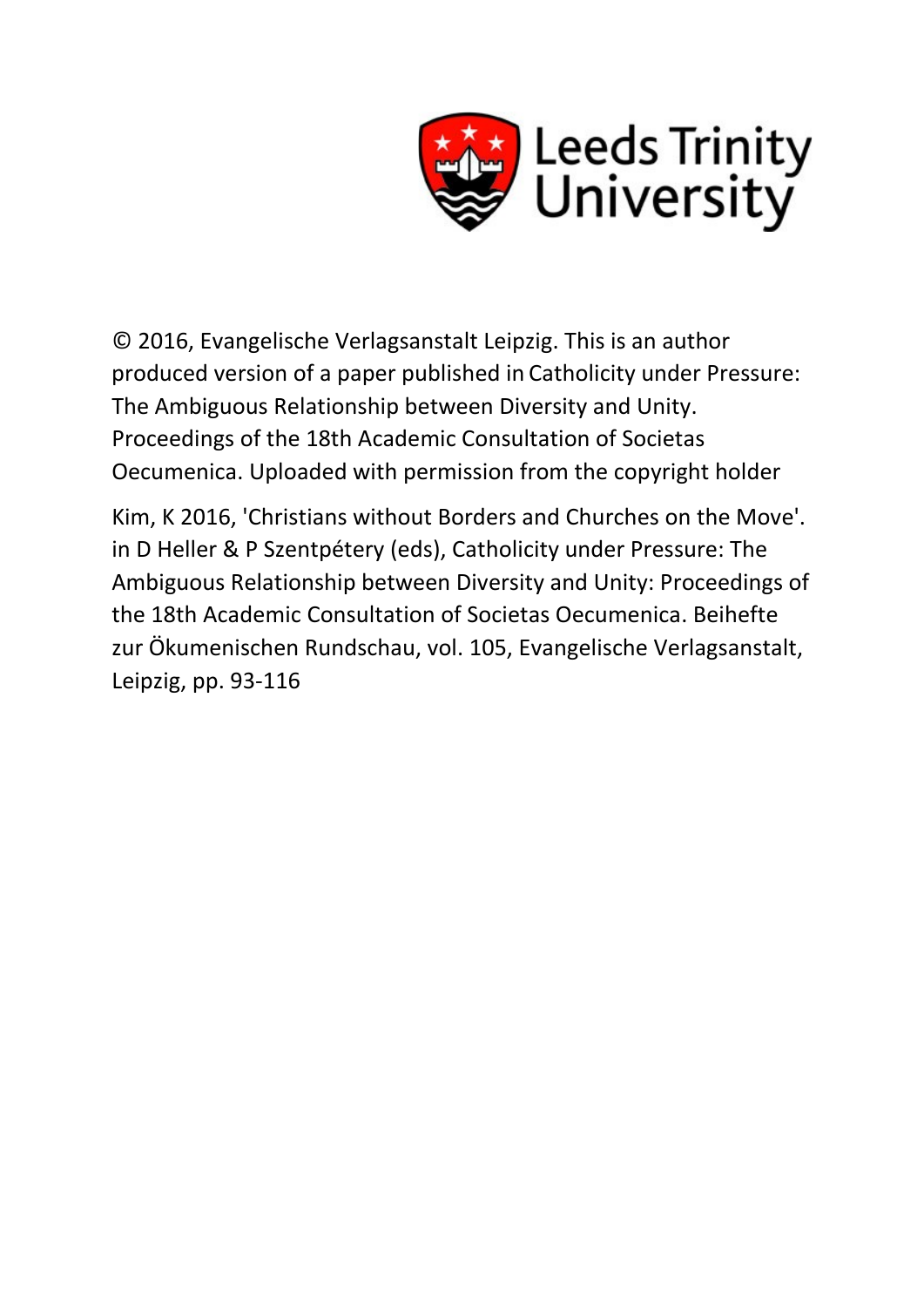## **XVIIIth Academic Consultation of the Societas Oecumenica, 21 – 26 August 2014, Budapest**

# **Christians without Borders and Churches on the Move: Perspectives on Catholicity from Pneumatology and Mission**

### Kirsteen Kim

## **Abstract**

'Christians without borders and churches on the move' is one way of summing up the subject matter of mission studies and it is also an apt description of the contents of the Acts of the Apostles. It is the stuff of which Christian history is made and one of the things that makes Christianity a world religion. This article lends weight to this view by taking examples from recent study of the history of Korean Christianity and showing how Korean Christians have used pneumatological tools to support their existence as 'without borders' and mission theological tools to justify 'churches on the move'. It concludes that theology of catholicity must take account of the characteristically boundary-crossing nature of Christianity and the historical mobility of church communities.

### **Introduction**

<u>.</u>

'Christians without borders and churches on the move' is one way of summing up the subject matter of mission studies, which deals with both global and local Christian mission from the multi-disciplinary perspectives of theology, history, and cultural, social, religious and global studies.<sup>1</sup> It is also an apt description of the contents of the Acts of the Apostles. The first Christians experienced the ethnic inclusiveness and geographical universality of their new-found Christian identity and various episodes of travel, scattering, migration and deliberate mission activity led to the growth of church communities, the relocation of others and the establishment of new ones among

<sup>\*</sup> Kirsteen Kim PhD is Professor of Theology and World Christianity at Leeds Trinity University.

<sup>1</sup> For examples, see the journal of the International Association for Mission Studies, *Mission Studies*.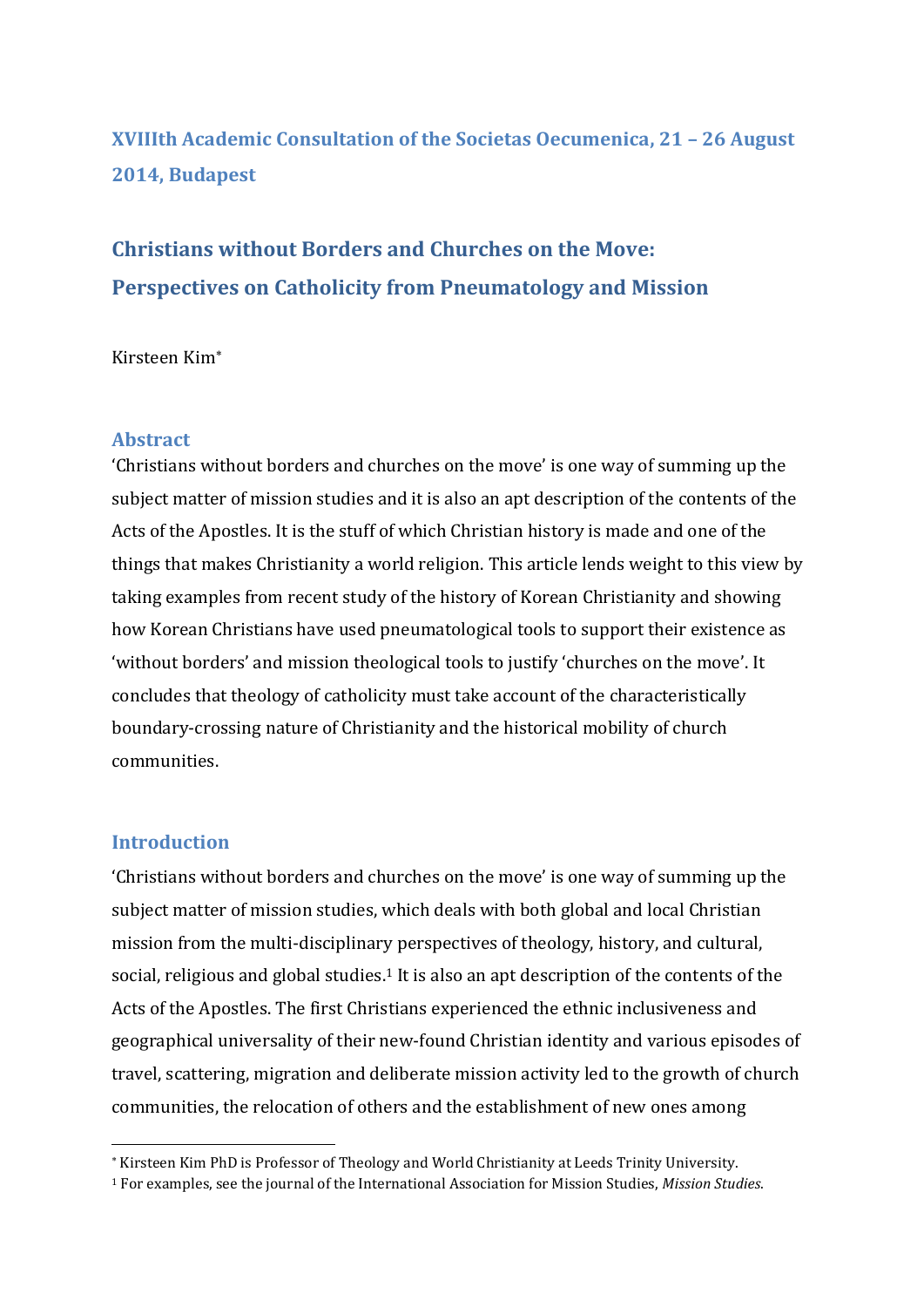different peoples across the Roman empire. Not only then but since, 'Christians without borders and churches on the move' has continued in the history of Christianity, if it is considered from a global perspective. In fact, it is the stuff of which Christian history is made and one of the things that makes Christianity a world religion.<sup>2</sup> Therefore, any understanding of catholicity must take account of the boundary-crossing nature of Christianity and the mobility of church communities. In this paper I suggest some tools for this task from pneumatology and theology of mission.

I anchor this essay in the recent history of Christianity in one particular context within which 'Christians without borders and churches on the move' is a fitting summary of ways of being church. That context is Korea. <sup>3</sup> There are striking parallels between the Korean Protestant experience and that of the first Christians in the book of Acts, many of which are drawn by Korean pastors and theologians themselves in their sermons and writings.<sup>4</sup> Some of these parallels are also suggested by contemporary commentaries on the Acts of the Apostles, especially those sensitive to Pentecostal and post-colonial perspectives.<sup>5</sup> I use such observations to develop pneumatological and mission theological tools which owe a great deal to Korean theology and to ecumenical discussion.

## **Christians Without Borders: Pneumatological Perspectives**

Korea was a unified country with territorial integrity from 676 AD but when they began to study Christianity more than a millennium later, Koreans experienced it as transcending these borders. From 1392 the country was known as Joseon. Confucianism functioned as the state religion and exercised 'ritual hegemony'; that is, no other

<sup>&</sup>lt;u>.</u> <sup>2</sup> Sebastian Kim & Kirsteen Kim, *Christianity as a World Religion* (London: Continuum, 2008); Dana L. Robert, *Christian Mission: How Christianity Became a World Religion* (Chichester: Wiley-Blackwell, 2009). <sup>3</sup> Historical details and scholarly references may be found in Sebastian C.H. Kim & Kirsteen Kim, *A History of Korean Christianity* (Cambridge: Cambridge University Press, 2015). Selected sources on Korean Christianity are also included below.

<sup>4</sup> See, for example, Kirsteen Kim, *The Holy Spirit in the World: A Global Conversation* (Maryknoll, NY: Orbis Books, 2007), pp. 103-139.

<sup>5</sup> Especially, Amos Yong, *The Spirit Poured Out on All Flesh: Pentecostalism and the Possibility of Global Theology* (Grand Rapids, MI: Baker Academic, 2005); Justo L. Gonzales, *Acts: The Gospel of the Spirit* (Maryknoll, NY: Orbis Books, 2001); Beverly Roberts Gaventa, *Acts* (Nashville, TN: Abingdon Press, 2003); James D.G. Dunn, *Christianity in the Making*, Vols. 1 & 2 (Grand Rapids, MI: Wm B. Eerdmans, 2003, 2009); V. George Shillington, *An Introduction to the Study of Luke-Acts* (London: T&T Clark, 2007).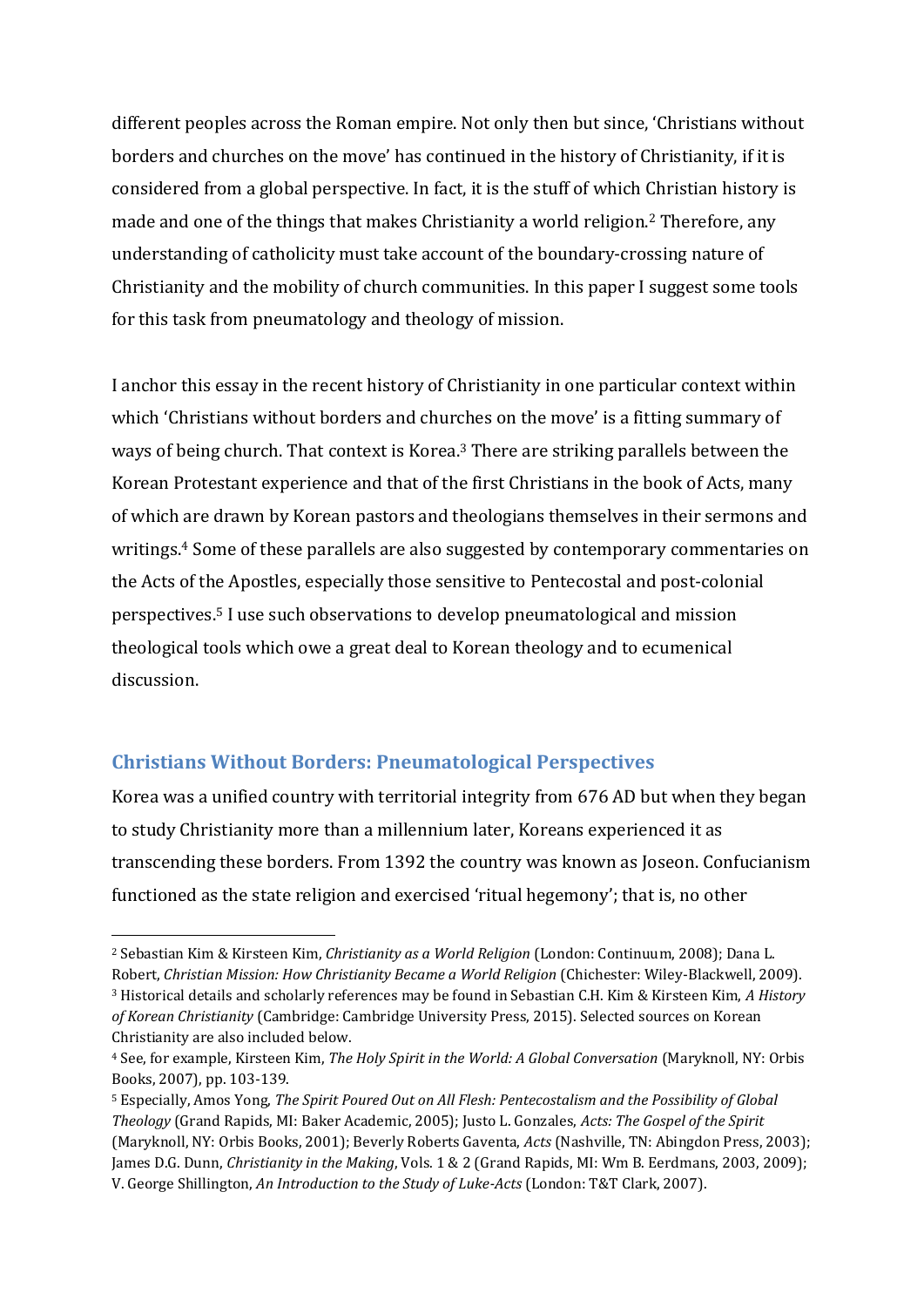religious practices were permitted.<sup>6</sup> Foreign missionaries were unable to penetrate the country but Korean scholars heard about the Catholic faith during the annual diplomatic mission to Beijing and studied Catholic literature. Finding it relevant to social issues as well as religiously attractive, they sent one of their number to Beijing for baptism and founded their own Catholic community. When in the late eighteenth century some refused to comply with Confucian ritual, they sparked persecution that lasted for nearly a century. Catholicism survived as an underground movement of small groups and Catholic villages.<sup>7</sup>

In the nineteenth century, a poor economic situation, internal unrest and increasing insecurity caused growing instability. Attempted invasions by Western powers (in the case of France with Catholic support) and threats from Russia and Japan led the authorities to close off Korea to most foreigners, especially missionaries, while it kept its close relationship with China. Dissidents and entrepreneurs alike left in search of freedom and new opportunities. The first Korean Protestants we know of came into one or both categories and were baptised not in Korea but in Manchuria in the late 1870s. With the help of missionaries, they produced gospels in Korean and distributed copies in Korea itself. They also founded small Christian communities there.<sup>8</sup> In these circumstances, those who were open to receive Christianity were in some way dissatisfied with the status quo in Korea. They must have found the Christian gospel extraordinarily attractive since they were prepared to risk the wrath of the state to receive it. Furthermore, they were open-minded enough to receive from people beyond Korean borders. They were aware that Christianity was a universal faith – or at least that it was offered to all.

<sup>6</sup> Don Baker, 'Catholicism in a Confucian World', in JaHyun Kim Haboush & Martina Deuchler (eds), *Culture and the State in Late Chosŏn Korea* (London: Harvard UP, 1999), 199-230.

<sup>7</sup> For early Korean Catholic history, see Yu Chai-shin (ed.), *The Founding of Catholic Tradition in Korea* (Mississauga, Ontario: Korea and Related Studies Press. 1996); Jai-keun Choi, *The Origin of the Roman Catholic Church in Korea: An Examination of Popular and Governmental Responses to Catholic Missions in the Late Chosôn Dynasty* (Cheltenham: The Hermit Kingdom Press, 2006); Andrew J. Finch, 'A Persecuted Church: Roman Catholicism in Early Nineteenth-Century Korea', *Journal of Ecclesiastical History* 51/3 (July 2000), 556-80.

<sup>8</sup> For early Protestantism, see Sung-deuk Oak, *The Making of Korean Christianity: Protestant Encounters with Korean Religions, 1876-1915* (Waco, TX: Baylor University Press, 2013).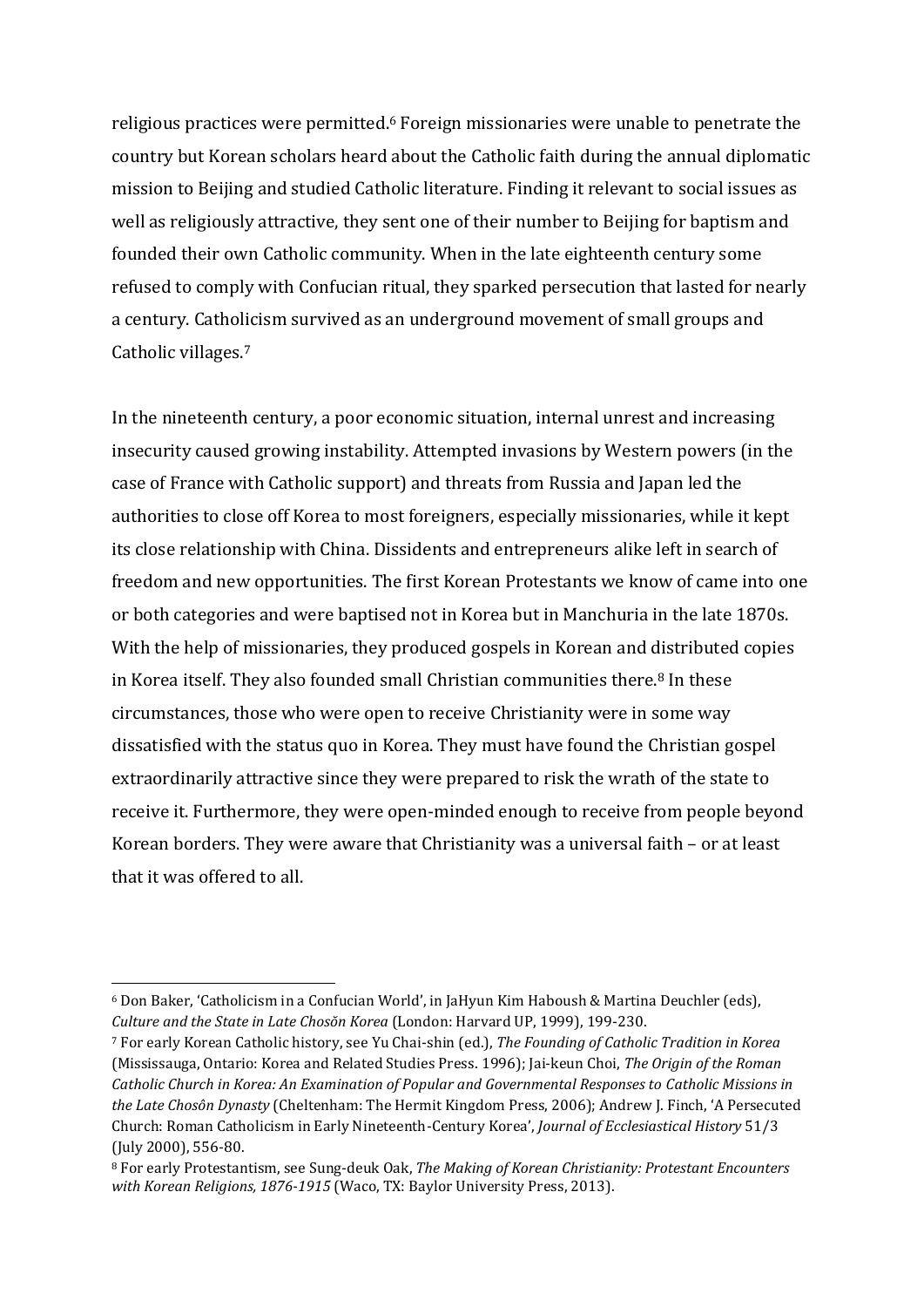#### **The universal Spirit: The reception of Christianity in Korea as a global connection**

Korean Catholics were connected to the world Church initially through the Jesuits and hierarchy in Beijing and later by the Paris Foreign Mission, links that they struggled to maintain even under persecution. From the 1870s, as Korea reluctantly and under duress opened its doors to Japan and the West, missionaries were permitted to enter the country. Some elite Koreans who were pursuing modernisation argued that Protestant Christianity lay at the heart of the Western societies they admired (chiefly the USA) and that adopting it would be for the good of the country. They invited, and even financed, Western missionaries to come to Korea to share their faith and also their education, medicine and industry with them. When the missionaries arrived, they found believers waiting for baptism. Koreans presenting themselves to missionaries for baptism signalled not only that they wished to worship Christ but also their desire to join themselves to the global Christian movement.

As has been often pointed out, the Korean case presents a striking parallel to the account of the 'Macedonian call' in Acts 16.<sup>9</sup> When the apostle Paul crossed into Macedonia, it was because he had heard the call of the Macedonians themselves, and when he arrived he found people already worshipping God in Philippi. Furthermore, the Acts narrative of the initiating, guiding and empowering work of the Holy Spirit suggests that the Macedonians were reaching across borders because that Spirit was already at work in them, prompting their desire for Christ and enabling their response.<sup>10</sup> The Spirit with which the New Testament church was baptised was identified by the Church Fathers as the Spirit of God, the Giver of Life,  $11$  and as such knows no borders. The same Spirit was at work in the creation and already known in the Hebrew worship of the one God, experienced in the faith of Israel and manifest in the life and ministry of Jesus Christ. Similarly, Korean theologians insist that God was not 'carried piggy-back to Korea by the first missionary'.<sup>12</sup> God's Spirit was already

<sup>9</sup> For example by Juan G. Ruiz De Medina, *The Catholic Church in Korea: Its Origins, 1566-1784* (Rome: Istituto Storico, 1991), pp. 7-9.

<sup>10</sup> David J. Bosch, *Transforming Mission: Paradigm Shifts in Theology of Mission* (Maryknoll, NY: Orbis Books, 1991), pp. 84-122.

<sup>11</sup> Nicene Creed.

<sup>12</sup> Younghak Hyun,'A Theological Look at the Mask Dance in Korea', in Commission on Theological Concerns of the Christian Conference of Asia (ed.), *Minjung Theology: People as the Subjects of History* (London: Zed Press, 1983), pp. 47-54 at p. 54.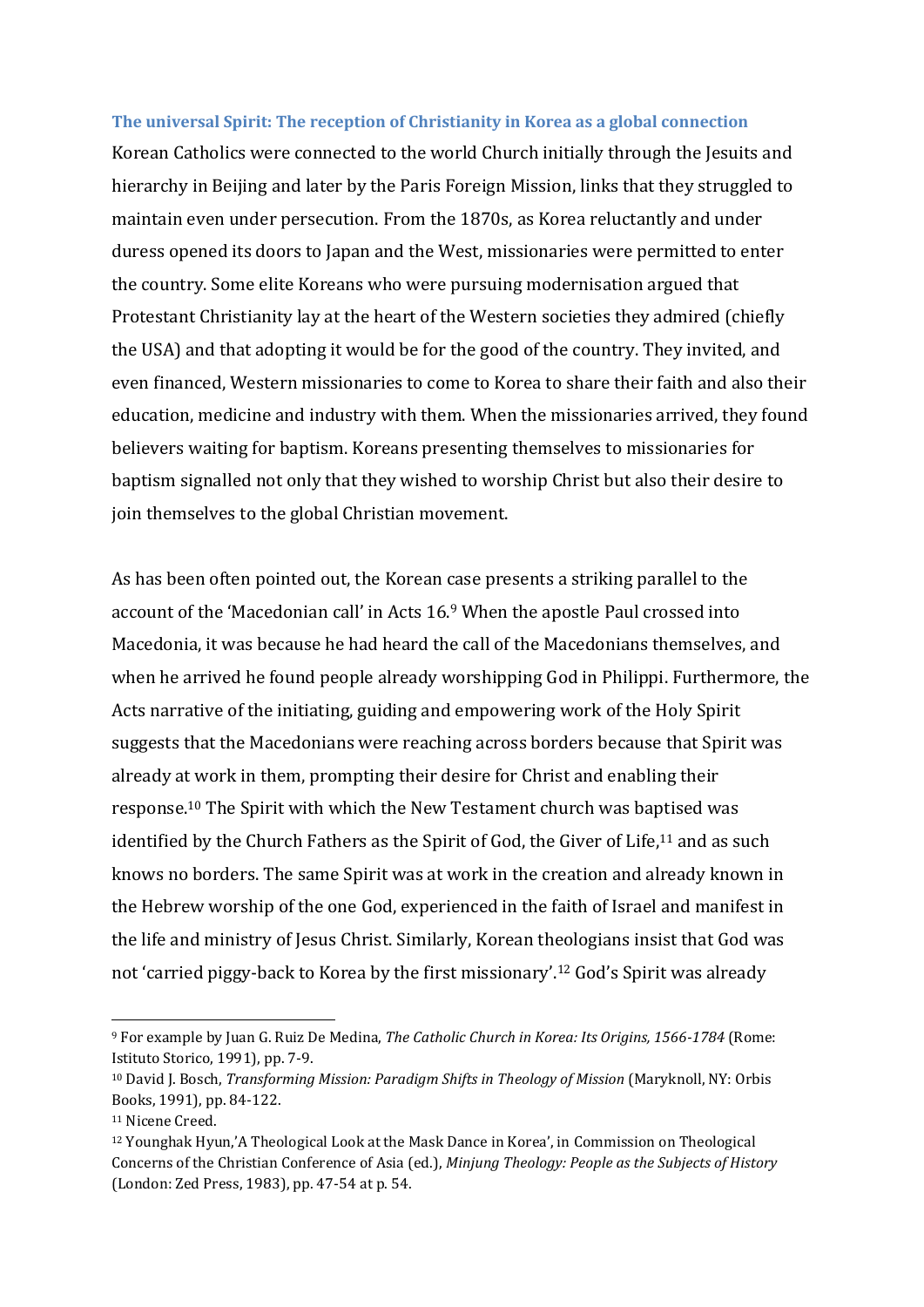present and active in Korean experience and it was because of this that the first Korean Christians embraced the gospel as both continuous with what they already knew and also a fulfilment of it. 13

The Korean context is one in which there is awareness of many spirits. In Korean traditional religion there are nature spirits, ancestor spirits and many others.<sup>14</sup> Both the terms *sin* and *ryeong* that were used to translate 'spirit' in the first Korean Bibles set the linguistic framework for understanding the Spirit within the many spirits of the complex Korean spirit-world. Therefore it was important that the Spirit of God manifest in Christ was distinguished from the rest as 'the *Holy* Spirit' and a strong theology of discernment developed. <sup>15</sup> When the Korean feminist theologian Chung Hyun Kyung chose to present her eco-pneumatology at the general assembly of the World Council of Churches in Canberra, Australia in 1991 in terms of a shamanist exorcism,<sup>16</sup> she was roundly condemned in the Korean churches for her failure to distinguish the Holy Spirit from other spirits and to make explicit the Trinitarian relationship of the Holy Spirit to Christ.<sup>17</sup> Korean theologians appreciated that, although the Holy Spirit is universally at work, not every spirit is on the side of Christ. At the same time as their baptism in/with the Holy Spirit separated them from some other Koreans, it also joined them to the wider Christian community worldwide.

#### **The Korean Pentecost: The Korean church among the churches**

Protestantism took a distinctively Korean form in a revival movement in first years of the twentieth century. The first Protestant communities had been connected to transnational denominations by Presbyterian and Methodist missionaries who arrived

<sup>13</sup> Ryu Tong-shik, *The Mineral Veins of Korean Theology* (in Korean), 2nd edition (Seoul: Dasan Geulbang, 2000); Sung-deuk Oak, 'Edinburgh 1910, Fulfillment Theory, and Missionaries in China and Korea', *Journal of Asian and Asian American Theology* 9 (2009), pp. 29-51.

<sup>&</sup>lt;sup>14</sup> For listings of the names of the gods, spirits and ghosts of the pantheon of Korean folk religion, see James Huntley Grayson, *Korea – A Religious History*, revised edition (Abingdon, Oxon: RoutledgeCurzon, 2002), pp. 221-25; Hyun-key Kim Hogarth, *Korean Shamanism and Cultural Nationalism* (Seoul: Jimoondang, 1999), pp. 121-49.

<sup>15</sup> Kim, *The Holy Spirit in the World*, pp. 103-139.

<sup>16</sup> Hyun Kyung Chung, 'Come, Holy Spirit – Renew the Whole Creation', in Michael Kinnamon (ed.), *Signs of the Spirit*. Official report of the seventh assembly of the World Council of Churches, Canberra, 1991 (Geneva: World Council of Churches, 1991), pp. 37-47.

<sup>17</sup> Kim, *The Holy Spirit in the World*, pp. ix-x.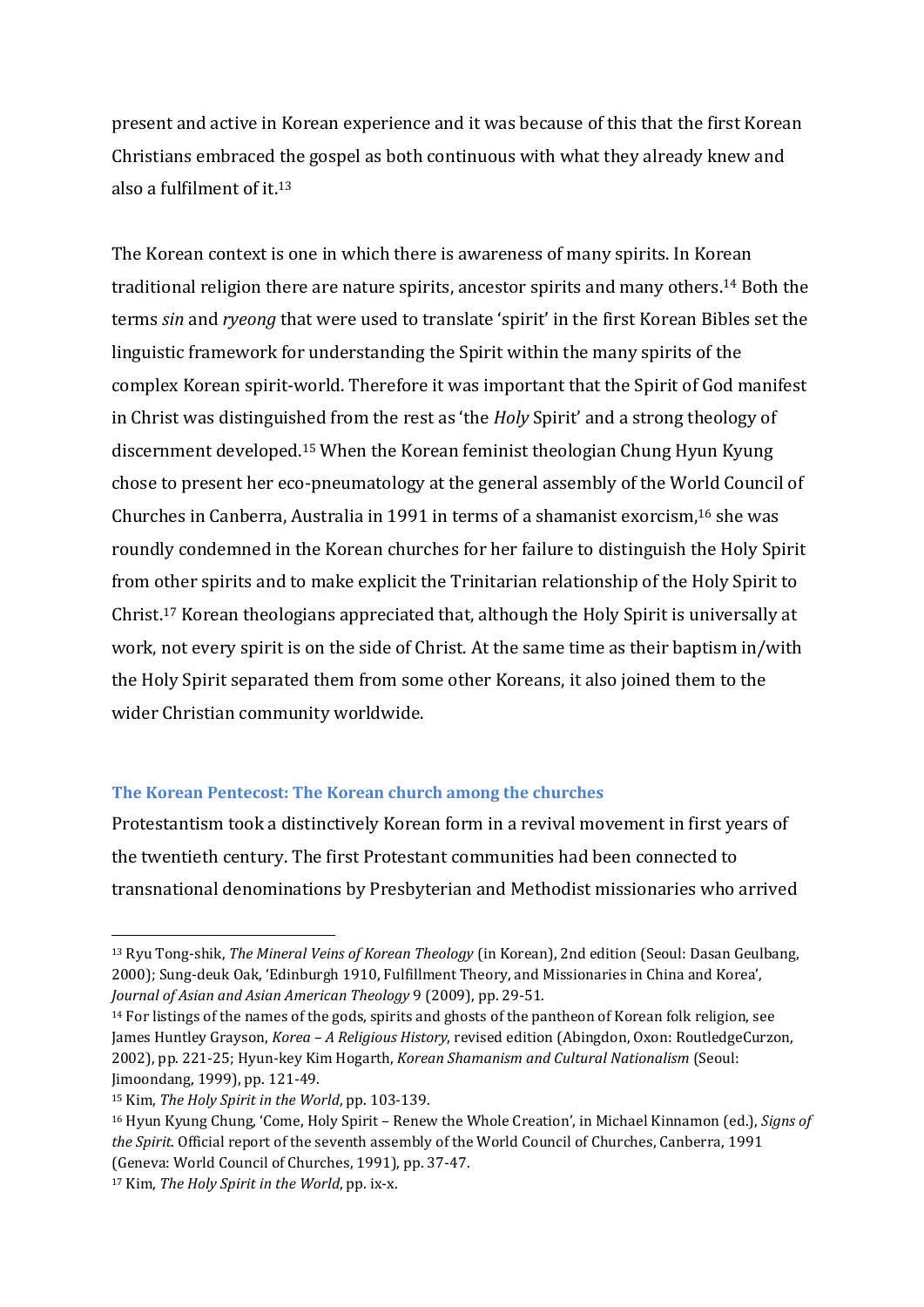from 1885 onward. These were mostly from the USA where they had been influenced by the Moody and Sankey Revival of the 1870s that cut across denominational boundaries. As a result they not only emphasised the Evangelical tenets of the Bible, the Cross, conversion and activism but also the perfecting work of the Holy Spirit in the believer. A tendency to pre-millennialism motivated the evangelisation of Korea within the shortest possible time by a unified effort regardless of denomination. To this end, the missionaries adopted the 'three-self' mission method<sup>18</sup> which meant they encouraged Korean congregations to be self-supporting, self-propagating and (to a large extent) self-governing. In other words the Korean churches were largely independent of the missionaries and also of one another. In keeping with this method they met for prayer and Bible study in small groups in people's homes, as well as in church and also in larger gatherings known as Bible schools.<sup>19</sup> As in the case of the Catholic Church earlier, the use of small groups made Protestantism resilient to oppression.

In the early years of the twentieth century Holiness spirituality, which focused on the 'fullness of the Spirit' or 'baptism in the Spirit', grew among the foreign missionaries in Korea and among Korean Christians. This 'revival' movement culminated in 1907 when thousands of Korean Christians exhibited the kind of spiritual outpouring also observed in Wales in 1904 and in India in 1905, and which is associated with the origins of global Pentecostalism. <sup>20</sup> News of the revival was reported around the world and it led to greater mutual respect between Koreans and missionaries now that they recognised one another as filled with the same Spirit.

The revival both demonstrated in the eyes of the international community that Koreans were true believers and at the same time made both missionaries and Koreans even more confident that there was already a Korean church and that the faith had taken root in Korean soil. The fact that the revival coincided with the establishment in 1907 of the Presbyterian Church of Korea strengthens the case of later Protestant historians who

<sup>18</sup> Known as the 'Nevius' method in Korea.

<sup>19</sup> For recent discussion of early missionary work, see Donald N. Clark (2003), *Living Dangerously in Korea: The Western Experience 1900-1950* (Norwalk, CT: EastBridge, 2003); Oak, *The Making of Korean Christianity*.

<sup>20</sup> See Allan H. Anderson, *An Introduction to Pentecostalism* (Cambridge: CUP, 2004), pp. 136-39.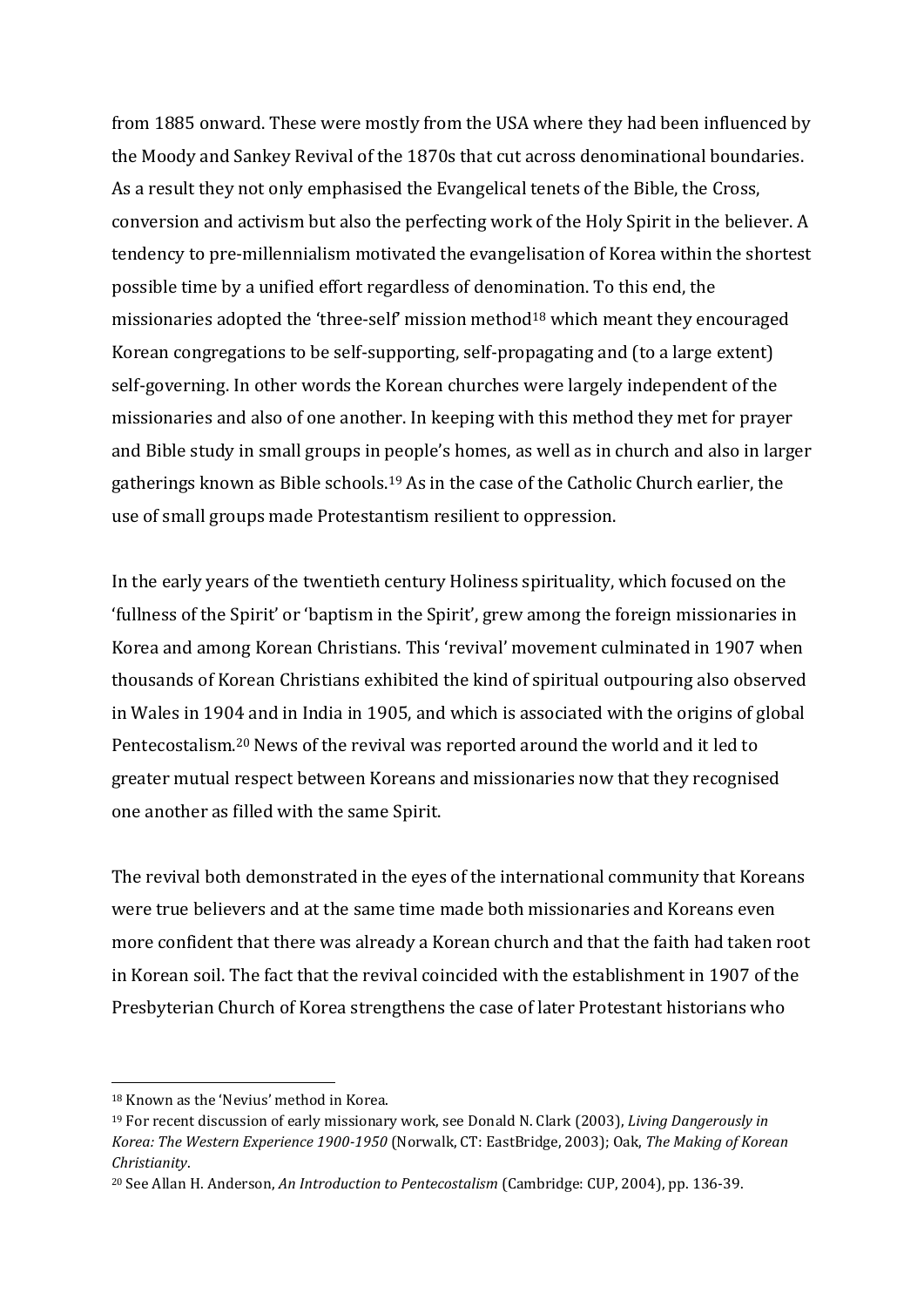see this as the point at which Christianity became indigenous.<sup>21</sup> Distinguishing features of Korean spirituality were already in evidence by the time of the revival such as early morning prayer meetings, simultaneous prayer, prayer mountains, collective Bible reading and generous giving. As a result of the revival these practices, together with a Bible-based faith and a fervent spirituality, were baptised as authentic Korean Protestantism. Later denominations such as the Holiness churches since the 1920s and the Pentecostal churches from the 1950s both adopted these practices in Korea and also connected their histories to the revival as a sign of their own Korean-ness.<sup>22</sup>

Korean Protestants themselves saw the Korean Revival of 1903-1907 as 'the Korean Pentecost' in which the Holy Spirit descended on the people. The description of the Pyongyang revival by the local synod is clearly influenced by the account in Acts 2: 'When the Holy Spirit came, one person started crying aloud and confessing his sins and others joined in. In the evening … there was the presence of a strong wind and then eventually the Holy Spirit descended'.<sup>23</sup> However, Korean theologian Ryu Tong-shik sees the revival as spawning two strands of Holy Spirit movement in Korea: the paternal and the maternal. The former was connected with public responsibility and political activism and emerged as *minjung* theology, a Korean political theology, in the 1970s. The leading *minjung* theologian Suh Nam-dong identified the Holy Spirit as the source of the power of the movements of the masses for their rights in various peasant uprisings in history and in his day in the movements for labour and civil rights under militarybacked governments.<sup>24</sup> The maternal movement was characterised by interiority and individualism which came to the fore in the charismatic revivalism and the growth of Pentecostalism in the same period. Ryu sees these two pneumatologies as running along pre-existing fault-lines in Korean society between Confucian and shamanistic patterns of religiosity which correlate to some extent with class and gender. At a time of

<sup>21</sup> For example, Lak-geoon George Paik, *The History of Protestant Missions in Korea 1832-1910*, 2nd edition (Seoul: Yonsei University Press, 1970 [1929]), pp. 374-75.

<sup>22</sup> For example, Young-hoon Lee, *The Holy Spirit Movement in Korea: Its Historical and Theological Development* (Oxford: Regnum, 2009).

<sup>23</sup> Quoted in Deok-joo Rhie, *A Study on the Formation of the Indigenous Church in Korea, 1903-1907* (in Korean. Seoul: Institute for Korean Church History, 2001), pp. 110-111. My translation.

<sup>24</sup> Nam-dong Suh, 'Historical References for a Theology of the Minjung', in Commission on Theological Concerns of the Christian Conference of Asia (ed.), *Minjung Theology: People as the Subjects of History* (London: Zed Press, 1983), pp. 155-82 at pp. 167-77.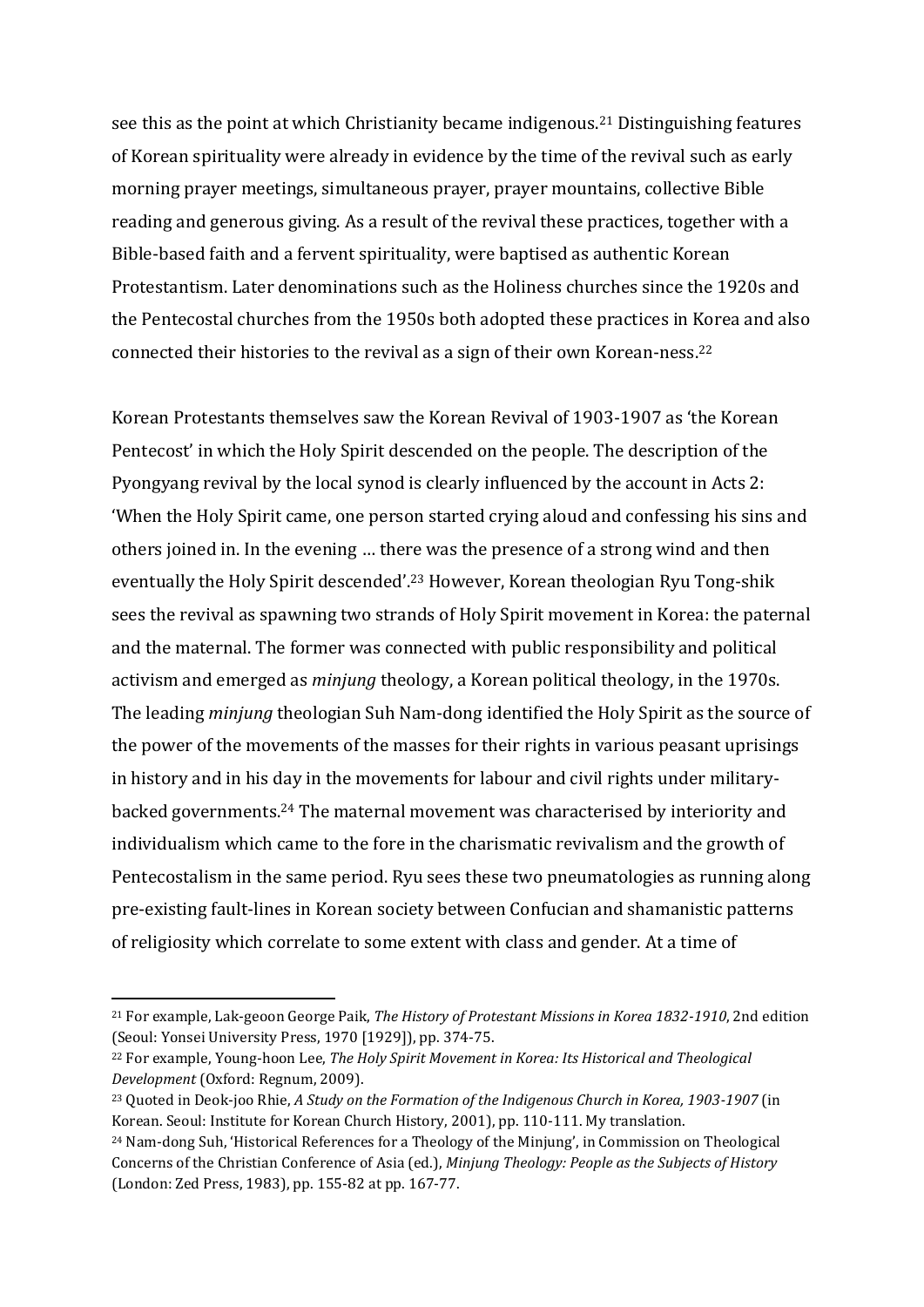polarisation between *minjung* and popular Korean Christianity under military dictatorship, Ryu sought to unify them by both an appeal to a primordial national spirit and a belief in one Holy Spirit active in varied ways in Korean history.<sup>25</sup> Ryu's pneumatology treads a fine line between a nationalism that identifies the Korean Spirit with the Holy Spirit and an internationalism of the universal spirit that undermines the particularity of Korean experience. Jong Chun Park, a contemporary Methodist theologian, aims to resolve this tension when he describes how the Holy Spirit is both on the inside and the outside of Korean faith. The Spirit of God both 'crawls' with the people through all their troubled history and struggles for life and also breaks into Korean history in 'dance' prompted by transnational encounter and resulting in religious revival and social transformation.<sup>26</sup>

#### **The national spirit: Koreans as the chosen people of God**

<u>.</u>

Although the 1907 revival may be seen as part of a global Pentecostal movement, the fact that it occurred at a time of national crisis in Korea. Japan had defeated the other major contenders for Korean territory: China (1895) and Russia (1905) and proclaimed a protectorate over the peninsula suggests that there were nationalist factors at work as well. As the nation was fighting for survival, Korean Christians saw the growth of the church as a form of resistance and hope. In the midst of turmoil, the revival provided a cathartic opportunity for repentance and faith that God was blessing Korea despite appearances to the contrary. When the Presbyterian mission went ahead with its plan, informed by three-self mission policy, to establish the Presbyterian Church of Korea in 1907 and the first seven Korean pastors were ordained, the Korean Church proudly took its equal place among the churches of other nations. However, when Japan finally annexed Korea in 1910, the nation ceased to exist. The Japanese took over most Korean institutions and the only ones that stood independent of Japanese control were religious.

<sup>25</sup> Kirsteen Kim, 'Holy Spirit Movements in Korea: Paternal or Maternal? Reflections on the Analysis of Ryu Tong-Shik (Yu Tong-shik)', *Exchange*, journal of missiological and ecumenical research 35/2 (2006), pp. 147-68.

<sup>26</sup> Jong Chun Park, *Crawl with God, Dance in the Spirit! A Creative Formation of Korean Theology of the Spirit* (Nashville, TN: Abingdon Press, 1998).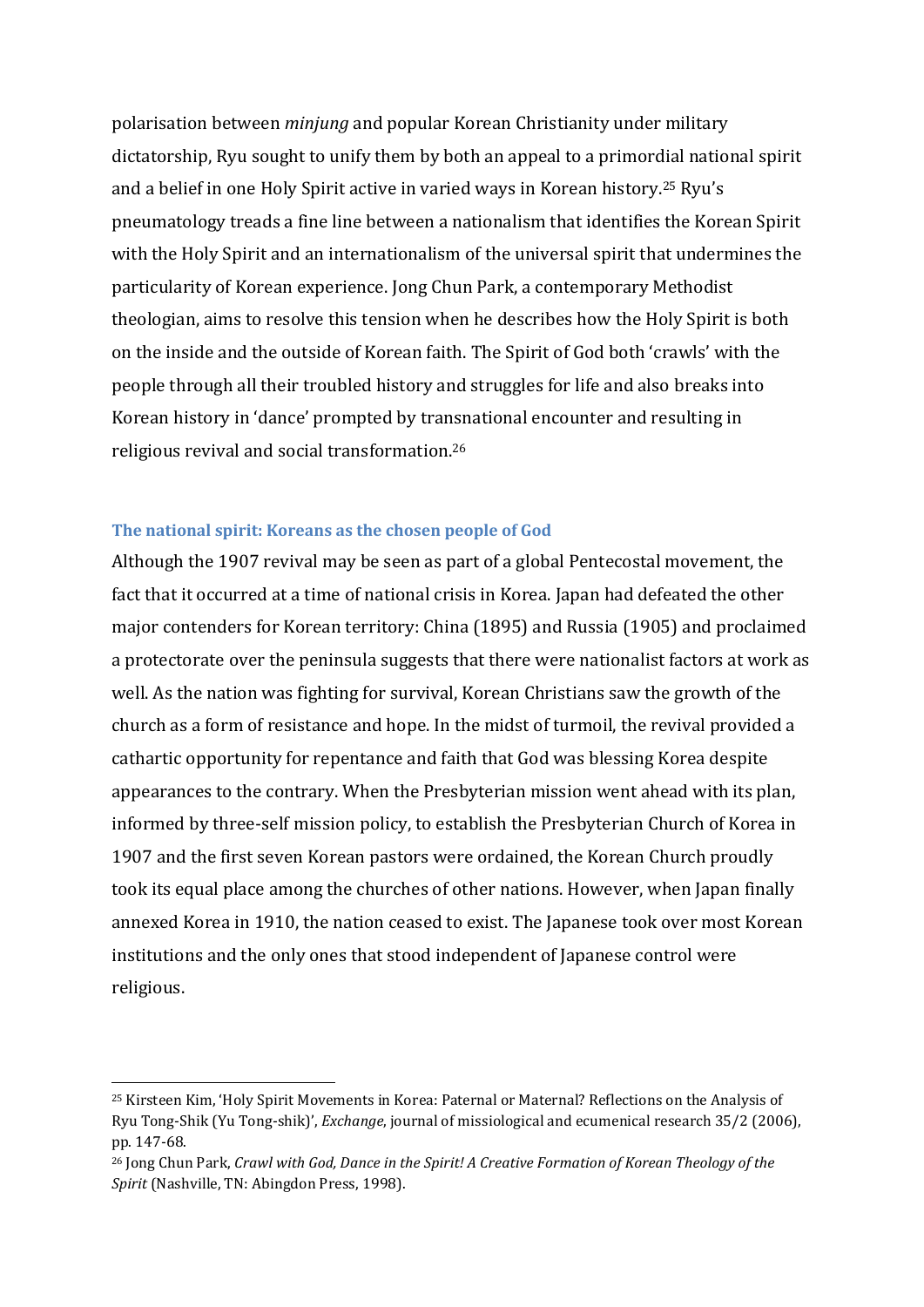In spite of their avowed neutrality in politics and refusal to support armed insurrection, the mainline Protestant churches and schools implicitly encouraged nationalism. They were founded on three-self principles which encouraged self-reliance and an alternative modernisation. Moreover, they used the Korean language rather than Japanese and educated Koreans in their own heritage. Networked together nationally and also across the growing Korean diaspora, they acted as a lobbying group on behalf of the people in dealings with the Japanese and they offered leadership skills for Koreans and trained a class of political leaders and intellectuals. Among the religions of Korea – chiefly Confucianism, Buddhism and indigenous religions, the Christian churches especially posed a challenge to the Japanese authorities. Not only did Christians see themselves as protectors of the nation but there is evidence – in the form of church growth – that many other Koreans regarded the churches as part of the nationalist struggle for selfreliance, modernisation and Korean language and culture. Christians taught that God had specially blessed Korea and had chosen her for salvation. In this way the Holy Spirit was construed as reinforcing the national spirit of resistance and self-reliance. 27

Protestant leaders showed their nationalism in several ways. One way was to lend their strong support to the independence movement of 1 March 1919. This bid for the selfdetermination promised by US President Woodrow Wilson to other small nations in the aftermath of the First World War was brutally suppressed by the Japanese colonial government but not before news and photographs were flashed around the world with the help of foreign missionaries.<sup>28</sup> The global missionary presence protected the church and it was one reason why Korean churches continued to invite Western missionaries despite the growing autonomy of the churches, complaints about missionary domineering and the difficulties set in the way of foreign mission work by the Japanese.

<sup>27</sup> See, for example, Sok-hon Ham, *Queen of Suffering: A Spiritual History of Korea*, trans. E. Sang Yu (London: Friends World Committee for Consultation, 1985); Mahn-yol Yi, 'The Birth of the National Spirit of the Christians in the Late Chosŏn Period', trans. Ch'oe Ŭn-a, in Chai-shin Yu (ed.), *Korea and Christianity* (Fremont, CA: Asian Humanities Press, 2004), pp. 39-72; Young-keun Choi, 'The Great Revival in Korea, 1903-1907: Between Evangelical Aims and the Pursuit of Salvation in the National Crisis', *Korean Journal of Christian Studies* 72 (2010), pp. 129-49; Kyoung-bae Min, 'National Identity in the History of the Korean Church', in Yu, *Korea and Christianity*, pp. 121-43.

<sup>28</sup> For a recent account, see Timothy S. Lee, 'A Political Factor in the Rise of Protestantism in Korea: Protestantism and the 1919 March First Movement', *Church History* 69/1 (2000), pp. 116-42.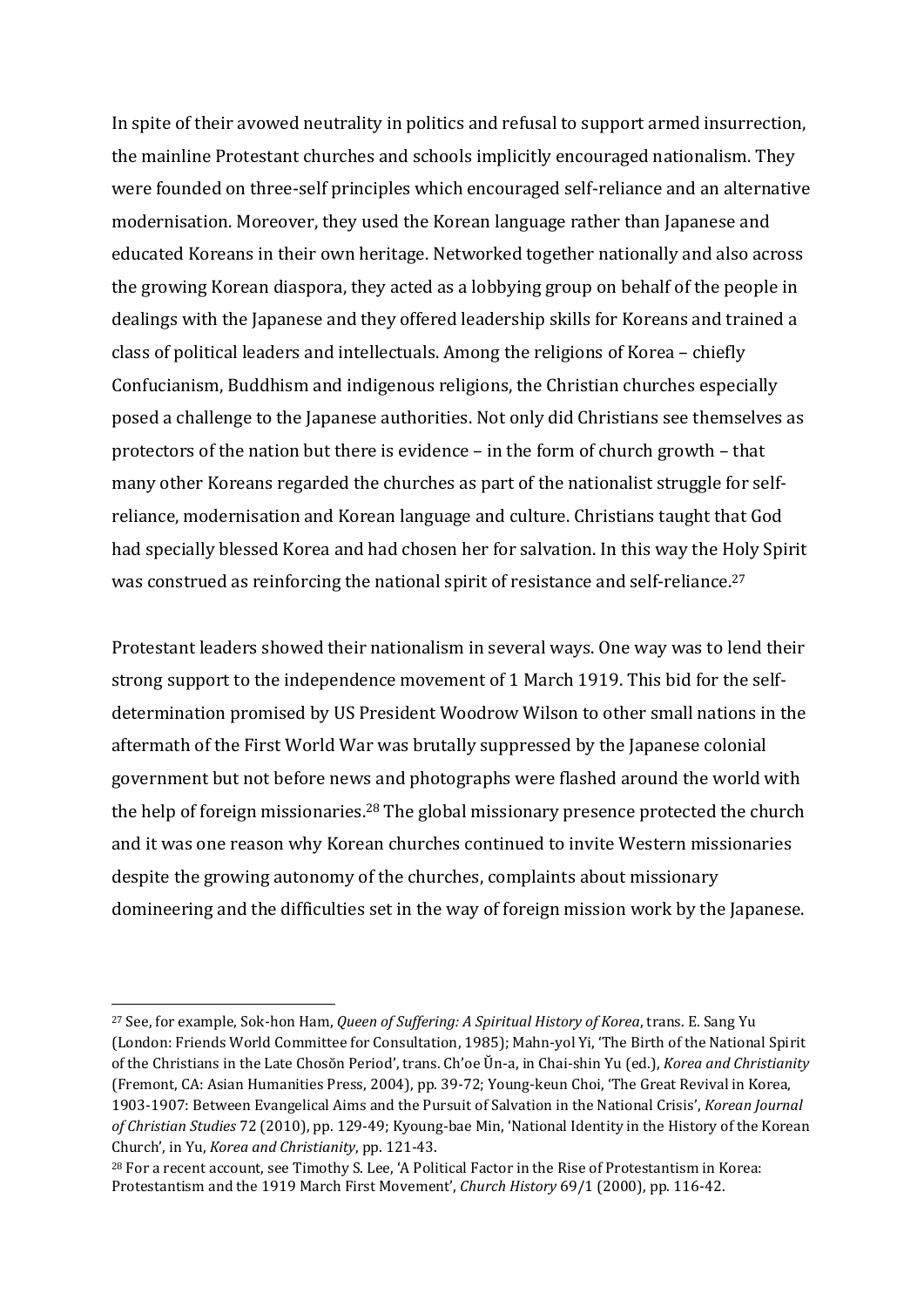Another way in which they were nationalist was that Korean Christians resisted being subsumed under Japanese denominations. Japanese theologians applied pressure by arguing that Koreans should join the unified Japanese church in the name of ecumenism and Christian unity. Pneumatologically, they argued that Koreans should experience the freedom of the 'New Testament spirit', which they argued was universal and they criticised Koreans for preferring the limited spirit of the Old Testament faith of Israel. Conveniently for them, the Japanese believed the New Testament spirit was fulfilled in the Japanese church and empire, whereas most Koreans understandably clung to belief in the election of Israel and of Korea. <sup>29</sup> Korean Protestants also distinguished the Holy Spirit from the spirits of Shintoism. They condemned as idolatrous the participation in Shinto rituals that was imposed by the Japanese and a minority of conservatives mounted the only significant opposition to it. <sup>30</sup> As the Japanese grip tightened, the churches as institutions and church leaders were forced to submit to control of the colonial authorities, who eventually imposed a union on the Korean churches, and the foreign missionaries left as Japan asserted itself against the West. The misuse of ecumenical theology to force unity left a lasting suspicion of ecumenism in the Korean churches for whom the spirit of truth was the only basis of unity. In these difficult circumstances the independency of Korean Christianity and its basis in small groups allowed Christianity to continue as an underground movement until the end of the war in local congregations and small prayer and Bible study groups.

Under Japanese colonisation, which claimed to benefit Korea by carrying out modernisation that it was not capable of achieving by itself, Korean Christian leaders shaped their own vision for national development. This was for a nation founded on Christian values, as they believed the Western nations were, which would be powerful and prosperous, while also democratic and caring. Although the liberated Korea was tragically divided, Christian leaders worked with successive governments in South Korea to actualise these ideals. Pneumatologically speaking, Korean church leaders

<sup>29</sup> Sung-deuk Oak, 'Japanese Colonialism and Christianity', in Sung-deuk Oak, *Sources of Korean Christianity* (Seoul: Institute for Korean Church History, 2004), p. 323; Gregory Vanderbilt, 'Post-war Japanese Christian Historians, Democracy, and the Problem of the "Emperor-System" State', in Julius Bautista and Francis Khek Gee Lim (eds), *Christianity and the State in Asia: Complicity and Conflict* (London: Routledge, 2009), pp. 59-78, at pp. 63-66.

<sup>30</sup> Allen D. Clark, *A History of the Church in Korea* (Seoul: Christian Literature Society, 1971), pp. 221-26.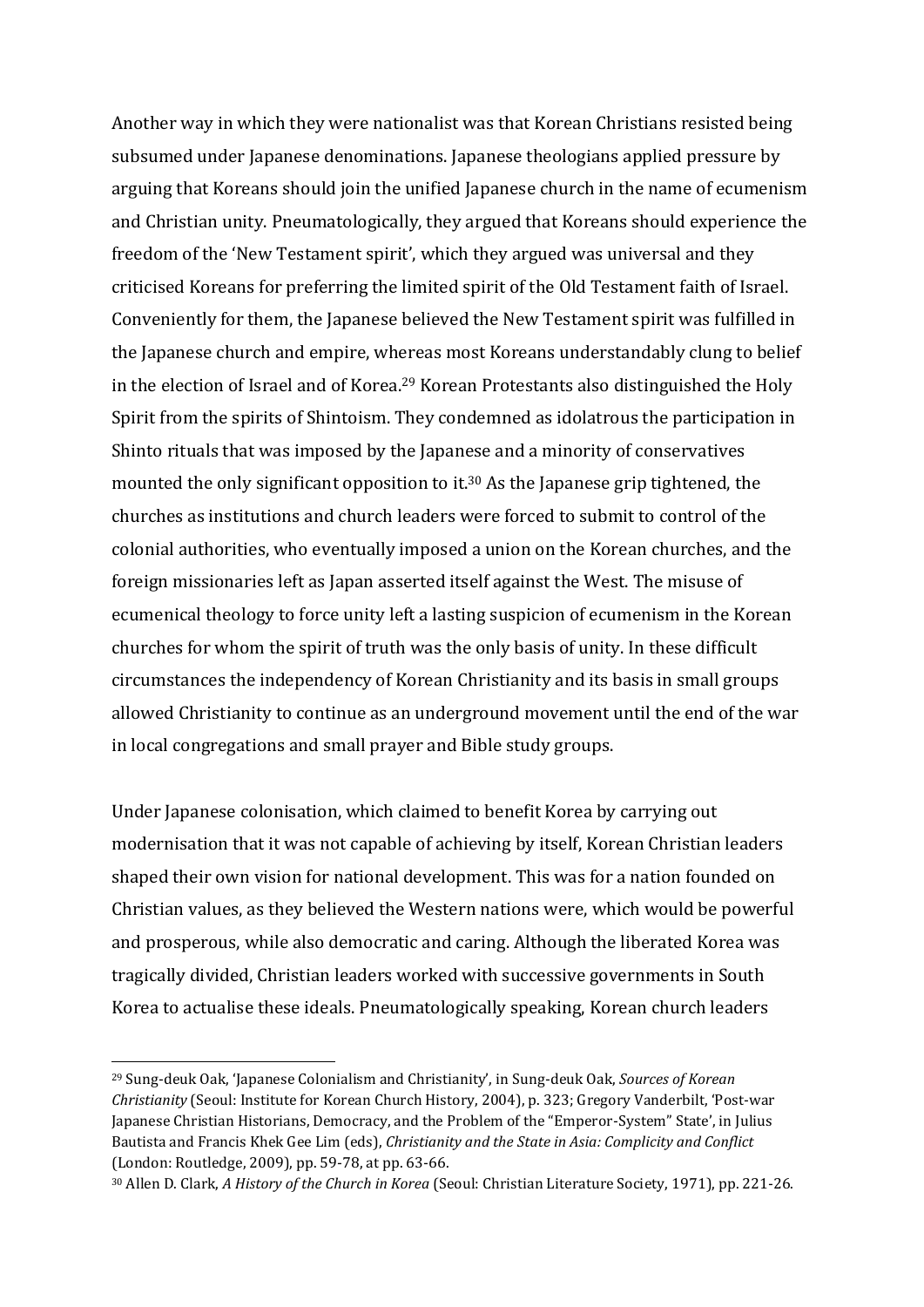understood the blessing poured out in the Korean Pentecost as life-giving, including in a material sense. Their pneumatology was informed by indigenous understandings of 'spirit' as the life-force or power derived from the Confucian, Daoist and Shamanistic cosmologies prevalent in Korean thought. <sup>31</sup> The leading Protestant pastor in the second half of the twentieth century was Han Kyung-chik whose sermons of that period express the Christian vision for the nation in a pneumatological framework. <sup>32</sup> Han prayed that the church should be 'a centre for evangelisation of the Korean people', 'a stronghold of liberal democracy' and 'a source of social renewal'<sup>33</sup> and he believed this would be achieved by the power of the Spirit. Han saw the Holy Spirit and religious revival as the non-violent power that would overcome Communism and other spiritual forces<sup>34</sup> and give victory over adversity to both church and nation.<sup>35</sup> This would be through the education and empowering of believers 'to live and serve justly',<sup>36</sup> to create a community of love and sharing<sup>37</sup> and to transform the wider society.<sup>38</sup> Through more than five decades of struggle and change in South, Han led his church in a holistic ministry of worship, discipline and self-support, together with evangelism, social service, support for modernisation and missionary activity, especially toward North Korea. He regarded the Spirit as the source of the blessing of church growth, democratisation, security and prosperity that South Korea has gained despite the odds.<sup>39</sup>

<sup>31</sup> Kim, *The Holy Spirit in the World*, pp. 103-139.

<sup>&</sup>lt;sup>32</sup> In 1992 Han was awarded the Templeton Prize for progress in religion. His collected works are translated and published as Eun-seop Kim (ed.), *Kyung-chik Han Collection*. Vols 1-10. Seoul: Kyung-chik Han Foundation, 2010. See particularly, Yoonbae Choi, 'Kyung-Chik Han's Theology of the Holy Spirit', in Eun-seop Kim (ed.), *Kyung-Chik Han Collection 9: Theses 1* (Seoul: Kyung-Chik Han Collection, 2010), pp. 315-64.

<sup>33</sup> Han, Kyung-chik, *Autobiography of Han Kyung-chik: My Thanksgiving* (in Korean) (Seoul: Duranno, 2010), p. 377.

<sup>34</sup> One of his favourite texts was 'Not by might, nor by power, but by my Spirit, saith the Lord of Hosts' (Zech 4:6).

<sup>35</sup> Kyung-chik Han, *May the Words of My Mouth* (Seoul: Youngnak Church, 2002), pp. 196-212 (Sermon from 1966).

<sup>36</sup> Kyung-chik Han, 'Another Counsel', in Eun-seop Kim (ed.), *Kyung-Chik Han Collection 4: Sermons 1* (Seoul: Kyung-Chik Han Collection, 2010), pp. 333-46 (Sermon from 1967), p. 340.

<sup>37</sup> Kyung-chik Han, 'Be Filled with the Spirit', in Eun-seop Kim (ed.), *Kyung-Chik Han Collection 4: Sermons 1* (Seoul: Kyung-Chik Han Collection, 2010), pp. 358-71 (Sermon from 1968).

<sup>38</sup> Kyung-chik Han, 'The Source of Ability', in Eun-seop Kim (ed.), Kyung-Chik Han Collection 4: Sermons 1 (Seoul: Kyung-Chik Han Collection, 2010), pp. 311-21 (Sermon from 1970).

<sup>39</sup> Kyung-Chik Han, *Just Three More Years to Live* (Seoul: Rev. Kyung-Chik Han Memorial Foundation, 2005), pp. 178, 180.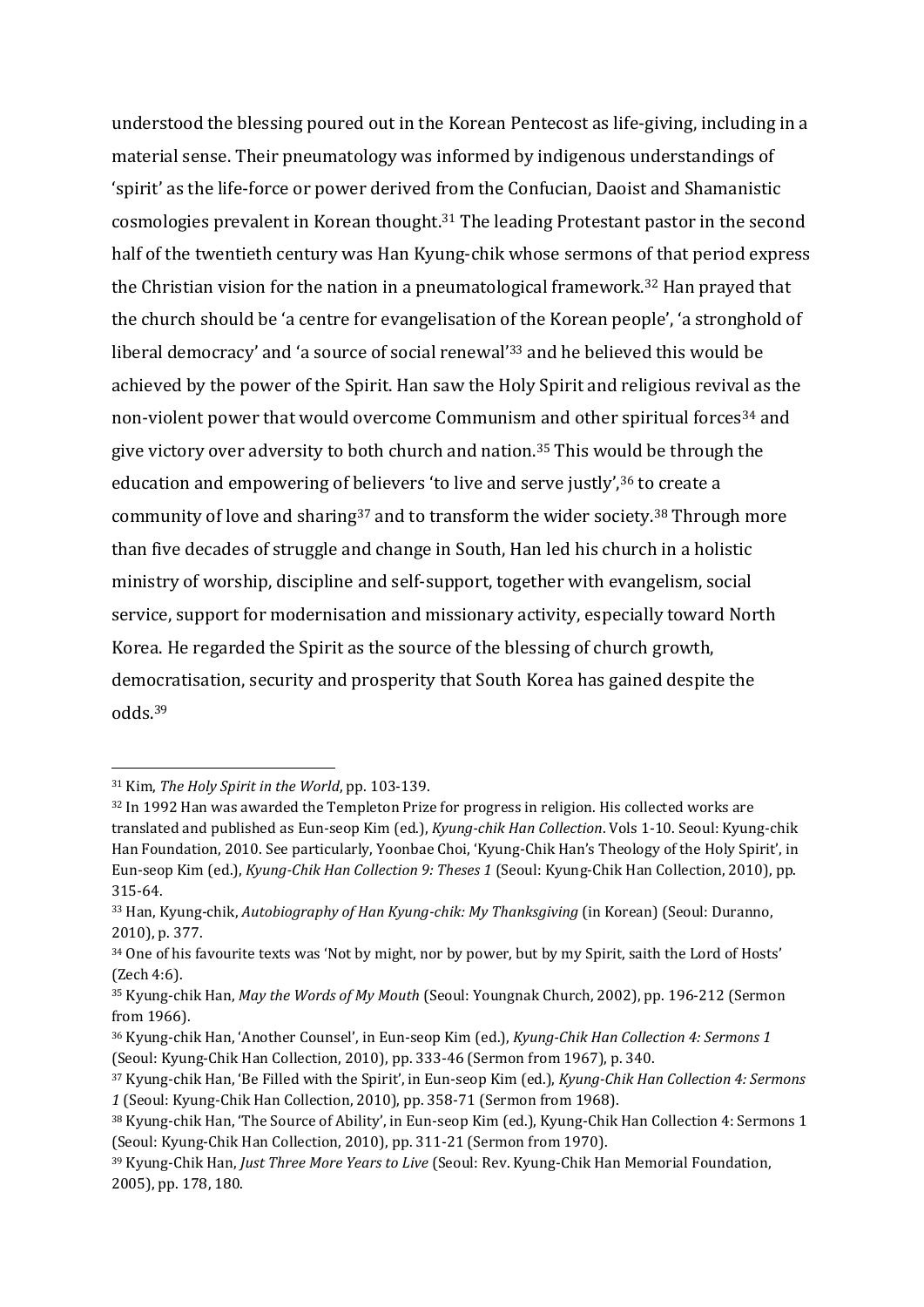Pentecostal mega-church pastor Cho Yonggi (1936- ) also preached a pneumatology of development. Cho identified the realm of the Holy Spirit as 'the fourth dimension'. This 'hovers over' the three-dimensional, material world and the world of evil spirits does not encroach on it, being only 'supernatural' and not 'spiritual'.<sup>40</sup> In this world of dreams and visions, Cho taught his disciples to 'see by faith' what they want to achieve in accord with 'the desire of the Holy Spirit'.<sup>41</sup> Through prayer, fasting and exorcism, Cho taught that the Holy Spirit who enables believers to overcome the evil spirits and other problems that hold them back and realise the blessings that God wishes to bestow on them. <sup>42</sup> In common with some US American prosperity preachers, Cho taught of a 'three-fold blessing', which was based on the verse 3 John 2 that in Cho's interpretation promises 'spiritual well-being', 'general well-being' – including material prosperity, and 'bodily health' to believers. It was strongly criticised by both other Pentecostal and also mainline churches at the time as a gospel for success which manipulated God to obtain wealth. <sup>43</sup> However, Cho insisted from his Korean experience that poverty is 'a curse from Satan'<sup>44</sup> and that the kingdom of God is one of well-being and good living. 45 Theologians of his 'full gospel' tradition have refined Cho's thought into a 'holistic approach' in which the power of the Spirit deals with people's suffering and enables them to live a full life. <sup>46</sup> So although Cho placed greater emphasis on visionary and other supernatural means and was more focused on economic success than social change,

<sup>40</sup> David Yonggi Cho, *The Fourth Dimension: The Key to Putting Your Faith to Work for a Successful Life* (Secunderabad, India: Ben Publishing, 1999 [1989]) pp. 45-49, 72-73; David Yonggi Cho, *The Fourth Dimension: More Secrets a Successful Faith Life* Vol II (Secunderabad, India: Ben Publishing, 1999 [1983]), pp. 35-37.

<sup>41</sup> Cho, *The Fourth Dimension: The Key*, pp. 51-73; Cho, *The Fourth Dimension: More*, pp. 50-57.

<sup>42</sup> David Yonggi Cho, *The Holy Spirit, My Senior Partner: Understanding the Holy Spirit and His Gifts* (Milton Keynes, UK: Word Publishing, 1989).

<sup>43</sup> See discussion in Wonsuk Ma, William W. Menzies & Hyeon-sung Bae, *David Yonggi Cho: A Close Look at His Theology and Ministry* (Seoul: Hansei University Press, 2004).

<sup>44</sup> Cho, *The Fourth Dimension: The Key*, pp. 137-38; David Yonggi Cho, *Born to Be Blessed* (Secundarabad, India: Ben Publishing, 1999), p. 121.

<sup>45</sup> David Yonggi Cho, *Solving Life's Problems* (Secunderabad, India: Ben Publishing, 1998 [1980]), pp. 27- 41.

<sup>46</sup> Jeong Chong Hee, 'The Korean Charismatic Movement as Indigenous Pentecostalism', in Allan Anderson & Edmond Tang (eds.), *Asian and Pentecostal: The Charismatic Face of Christianity in Asia* (Oxford: Regnum Books, 2005), pp. 551-71.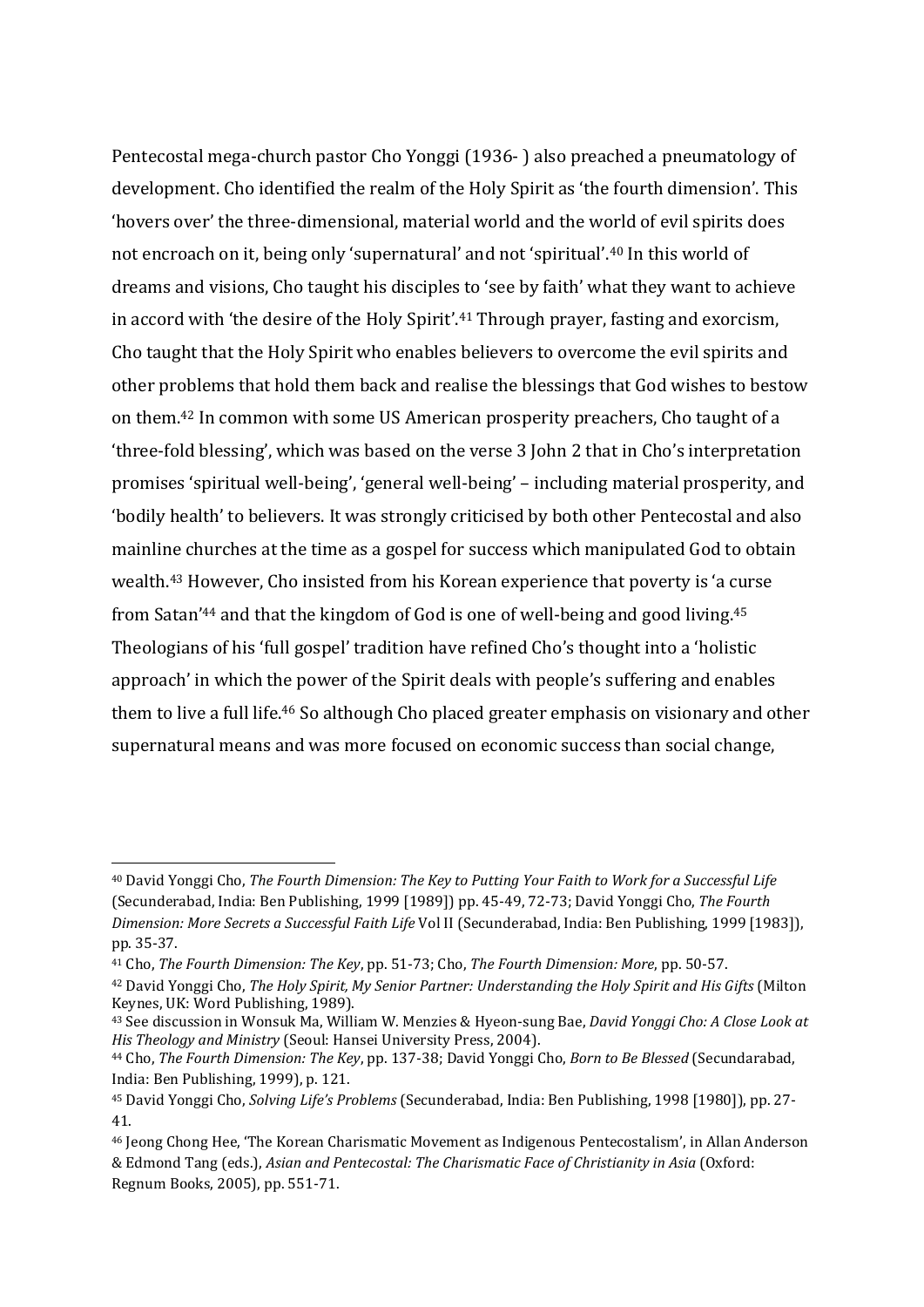Cho's confidence in the power of the Holy Spirit to bring about positive and material change was not dissimilar to that of Han Kyung-chik<sup>47</sup> or even some *minjung* theology.

In this section we have seen how Korean Christians have used pneumatological tools to support their existence as 'without borders' in the triple sense of openness to transnational influences, participation in world Christianity and sense of identity. In the next section we shall look at the mission theological perspectives that inform the global mobility of Korean Christians in migration and mission.

## **Churches on the Move: Mission Theological Perspectives**

The worldwide spread of Christianity in the New Testament is partly due to the sending activity of the church in Antioch and also, presumably, to the sending activity of other churches, with whose apostles or missionaries – like Apollos – Paul occasionally came into contact. Another factor encouraging its spread was the already existing Jewish diaspora. According to Luke, these dispersed Jewish communities extending from Pontus in the north of Asia Minor south to Egypt, from Rome in the west to Elam, east of Arabia, were all represented among the crowd at Pentecost (Acts 2.9-11). Even if the message was not immediately taken back to them at that time, the list in Acts 2 is also intended as a record of the first Christian churches. This mode of spread through the diaspora is substantiated by the travels of the apostle Paul, who in most cities found a Jewish community with which he made contact first and, despite the usual opposition, from which some of first Christians in each place were drawn. A third factor was the situation of the first Christians within the Roman Empire which, like most empires, dispossessed and displaced individuals and whole communities. Persecutions, like those recorded in Acts 8, 11 and 18, caused Christians to scatter or re-locate. As well as such involuntary movement, the empire also facilitated mobility for some, like Paul himself, his fellow tent-makers Priscilla and Aquila and Lydia, the business woman from Asia Minor. 48

<sup>47</sup> Cf. Hong Jung Lee, '*Minjung* and Pentecostal Movements in Korea', in Allan H. Anderson & Walter Hollenweger (eds.), *Pentecostals After a Century: Global Perspectives on a Movement in Transition* (Sheffield: Sheffield Academic Press, 1999), pp. 138-60 at pp. 149, 157.

<sup>48</sup> For insight into the colonial and diaspora context of early Christian mission, see *inter alia* N.T. Wright, *The New Testament and the People of God* (London: SPCK, 1992); Udo Schnelle, *Apostle Paul: His Life and His Theology*, trans. by M.E. Boring (Grand Rapids, MI: Baker Academic, 2005); Alexander J.M.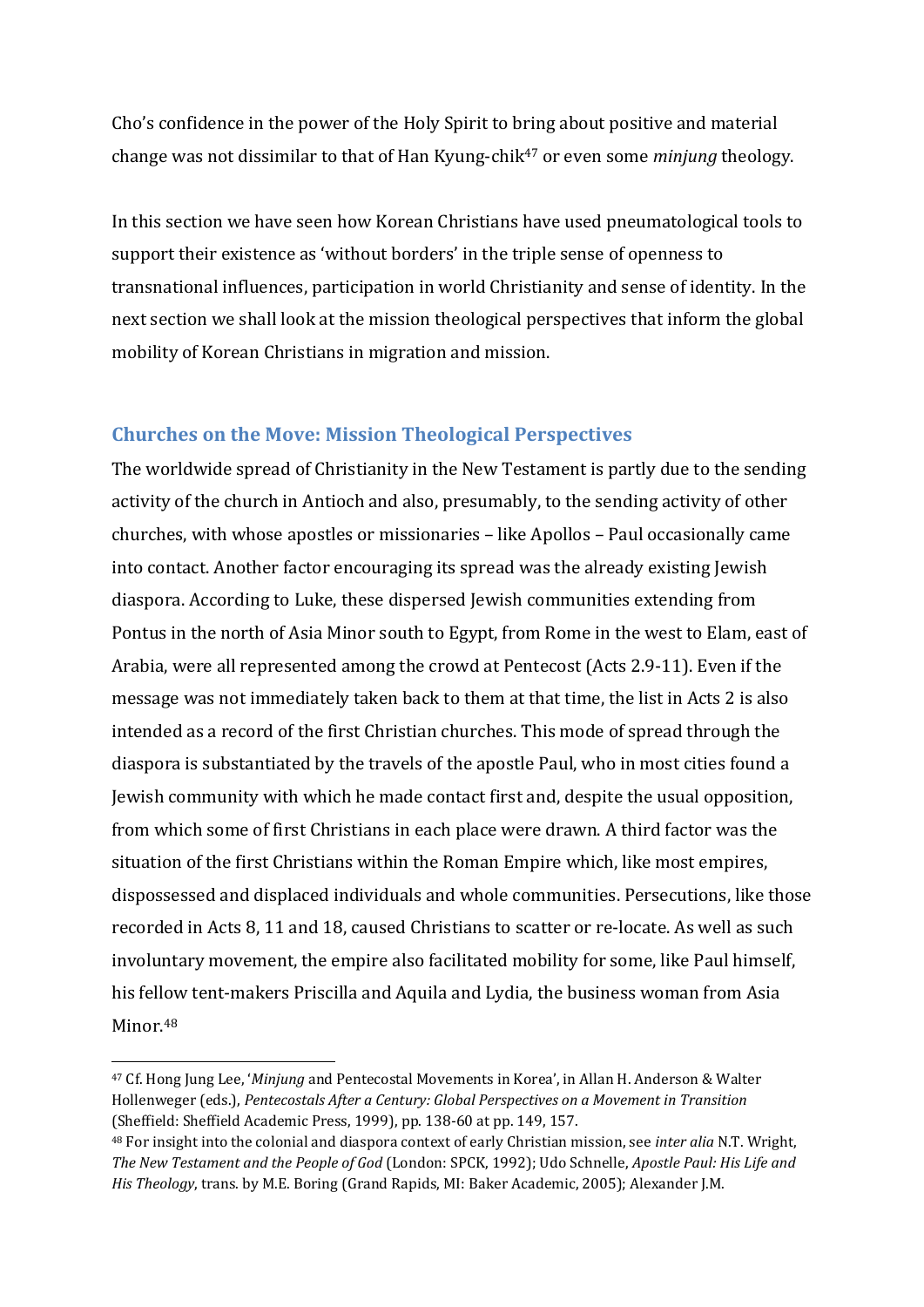It is often said that the Acts of the Apostles would be better named 'the Acts of the Holy Spirit'.<sup>49</sup> There are repeated Pentecosts in Acts in which the Spirit comes on different communities in the same way as the Spirit had come at first on the Jews in Jerusalem (4.31; Samaritans, 8.14-17; Romans, 10.44-48; 11.17-18; 15.8-9; Ephesians, 19.1-7). The ending of Acts leaves open the possibility of continued manifestations of the Spirit's power in the ongoing life of the church. <sup>50</sup> Not only is the Spirit at work through the church but the Spirit in Acts is seen to be 'the principal agent of mission'. <sup>51</sup> Prior to the church, there is a mission of the Spirit in which the church is privileged to participate: 'The Church, as the body of Christ, acts by the power of the Holy Spirit to continue his life-giving mission in prophetic and compassionate ministry'. <sup>52</sup> This recognition of the *missio Spiritus* lends both dynamic and fluid dimensions to the church's missionary activity. As stated in the new World Council of Churches statement on mission, '… Christian witness … unceasingly proclaims the salvific power of God through Jesus Christ and constantly affirms God's dynamic involvement, through the Holy Spirit, in the whole created world.' <sup>53</sup> In view of the precedence of the *missio Dei*, mission is increasingly understood as an invitation to 'find out where the Holy Spirit is at work and join in'. 54

#### **Global connections: Christians in exile, diaspora and migration**

As well as a similar pneumatological orientation, many of the same factors of imperial power, migration and sending observed in Acts can also be seen in the history of the Korean church. Growing instability on the Korean peninsula in the late nineteenth and

Wedderburn, *A History of the First Christians* (London: T&T Clark, 2004); Dale T. Irvin & Scott W. Sunquist, *History of the World Christian Movement*, Vol. I (Maryknoll, NY: Orbis Books, 2001); R. Geoffrey Harris, *Mission in the Gospels* (Peterborough: Epworth, 2004).

<sup>49</sup> Cf. Gonzales, *Acts*.

<sup>50</sup> Yong, *The Spirit Poured Out on All Flesh*, p. 83.

<sup>51</sup> John Paul II, *Redemptoris Missio*: On the Permanent Validity of the Church's Missionary Mandate (Rome: Vatican, 1990), paragraph 21.

<sup>52</sup> World Council of Churches, *The Church: Toward a Common Vision*. Faith and Order paper 214 (Geneva: World Council of Churches, 2013), p. 5 (section 1.A.1).

<sup>53</sup> World Council of Churches, *Together Towards Life: Mission and Evangelism in Changing Landscapes* (Geneva: World Council of Churches, 2013), p. 10 (para. 18).

<sup>54</sup> World Council of Churches, *Together Towards Life*, p. 10 (para. 18), p. 11 (para. 25), p. 40 (para. 110). Cf. Kirsteen Kim, *Joining in with the Spirit: Connecting World Church and Local Mission* (London: SCM Press, 2012).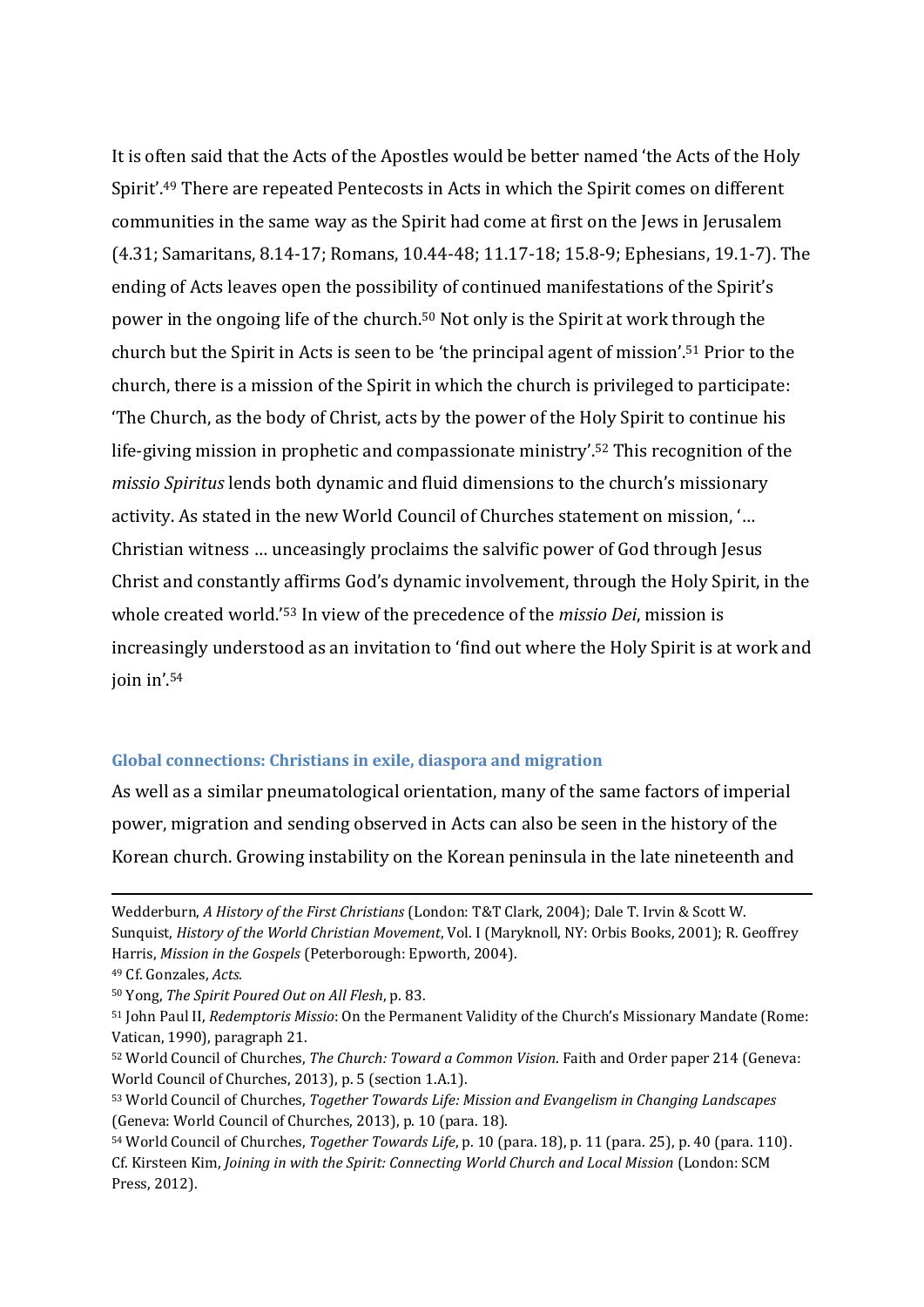early twentieth centuries and Korea's absorption into the Japanese empire provoked emigration for economic and political reasons. Koreans worked in Japan's growing factories, laboured on plantations in Hawaii or, if they could, studied in Japan or the USA. As Japan tightened its grip in Korea, thousands left to join the guerrilla fighters resisting occupation and after the 1919 uprising a network of émigrés formed the Korean provisional government in Shanghai. Whole church communities moved en masse to Manchuria and Siberia where they could develop uncultivated land and keep their culture. There they founded their own villages to model a Korean Christian society, enlighten the homeland and resist the Japanese. <sup>55</sup> Later, as the Pacific War gathered pace, hundreds of thousands were conscripted or otherwise forced to move to fight, support the troops or manufacture armaments. Others emigrated in the hope of returning once Korean sovereignty and security was returned. Those migrating to Western countries tended to be Christians, or became so on arrival, and Protestant churches formed the social as well as religious centre of diaspora communities. Often with the help of church workers sent out from Korea, through the church, exiles kept up Korean customs and language, established Korean schools for their youth, were informed of developments at home, put pressure on foreign governments to support Korean independence, and raised funds for the nationalist effort and those suffering on the peninsula.<sup>56</sup>

Eventually in 1945 Korea was liberated from Japan by the victory of the Allied powers only to be divided into two parts administered by USSR and USA military regimes in the north and south, respectively. The ideological pressures of the emerging Cold War and the mutual antagonism of Communist- and Western-oriented Koreans were major factors contributing to the formation of two separate Koreas: the Democratic Peoples' Republic of Korea in the North and the Republic of Korea in the South. When these went to war in 1950-1953 and were backed by the superpowers, the devastation of the peninsula and loss of life was tremendous.<sup>57</sup> Emigration from South Korea continued

<sup>55</sup> At least until 1931 when Japan created Manchukuo.

<sup>56</sup> For the Korean Christian diaspora, see S. Hun Kim and Wonsuk Ma (eds), *Korean Diaspora and Christian Mission* (Oxford: Regnum Books, 2011).

<sup>57</sup> There are no verifiable figures for the total casualties in the Korean War but recent estimate give 3 million Koreans (roughly 10 per cent of the population) were killed, wounded or missing by 1953. Don Oberdorfer and Robert Carlin, *The Two Koreas: A Contemporary History*, 3rd edition (New York: Basic Books, 2014), p. 8.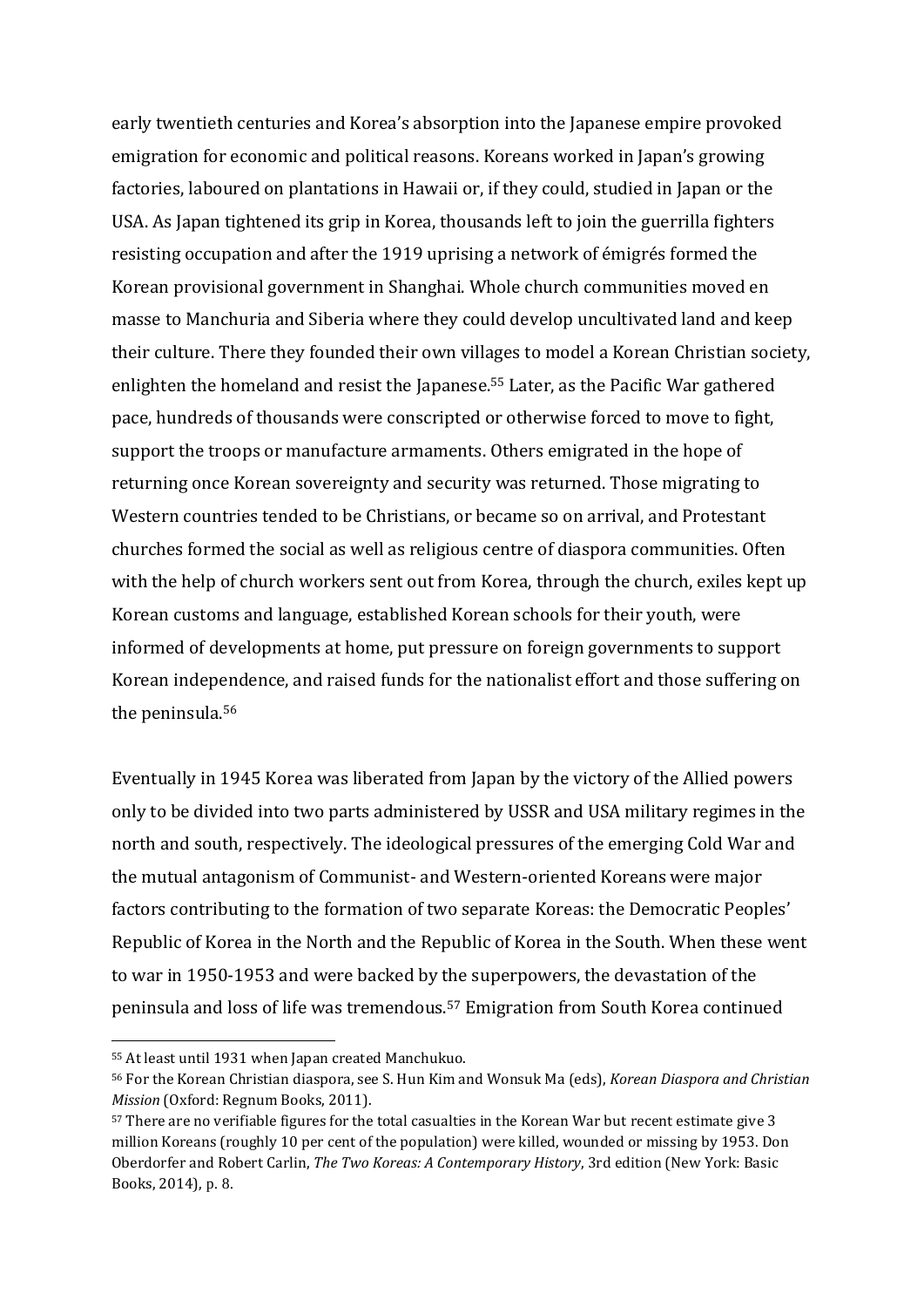and was encouraged from the 1960s as a way of bringing remittances, building foreign relations and relieving political pressure. Large-scale migration to the United States from 1968 resulted in a Korean community there of 2 million that is estimated to be 70 per cent Protestant today. There are also large Korean Christian communities in Canada, Japan, Vietnam, Philippines, Australia, Germany, the UK, Brazil and Argentina. Migrant communities maintain links with the homeland and are also linked to each other forming a global network. Developments on the peninsula are watched with interest and prayed over in all these communities, which may also seek to intervene. <sup>58</sup> The US American diaspora has not only supported and influenced the churches in Korea but the influence is also the other way on the American churches, for example in their use of the cell-group methods, which are held by some to be a key factor in church growth.<sup>59</sup>

#### **A light to the world: The return and gathering of the nations**

<u>.</u>

Although they crossed national borders to bring the gospel to Korea, when it came to establishing churches, the Protestant missionaries had been very bound by the notions of territory that prevailed in Europe. Moreover, their denominations were in competition with each other so they divided up the Korean peninsula between them under the system known as 'comity'; that is, Christians within one region were expected to belong to the same denomination. The massive internal displacement of Koreans during the colonial period and even more so during the Korean War largely broke down that system. From 1945 until the 1960s, South Korea was a country of refugees as returned exiles and those displaced by colonial policy were joined by others fleeing from the communists in the north. The majority of Protestants had been northerners and Pyongyang was such a Christian enclave that it had been known as 'the Jerusalem of the East'. Many of these refugees now formed new congregations in the south. Because they tended to be better educated and more fervent and conservative in their faith, the existing structures of the denominations were placed under strain as the northern refugees remade the southern churches in their image.<sup>60</sup> Meanwhile in North Korea all

<sup>58</sup> For an insightful study of a particular migrant Christian community, see David K. Yoo, *Contentious Spirits: Religion in Korean American History, 1903-1945* (Stanford, CA: Stanford University Press, 2010). <sup>59</sup> See, for example, Donald A. McGavran and C. Peter Wagner, *Understanding Church Growth* (3rd edition. Grand Rapids, MI: Wm B. Eerdmans, 1990).

<sup>60</sup> For details of the influence of the northerner migrants on the churches in the south, see In-cheol Kang, 'Protestant Church and Wolnamin: An Explanation of Protestant Conservatism in South Korea', *Korea*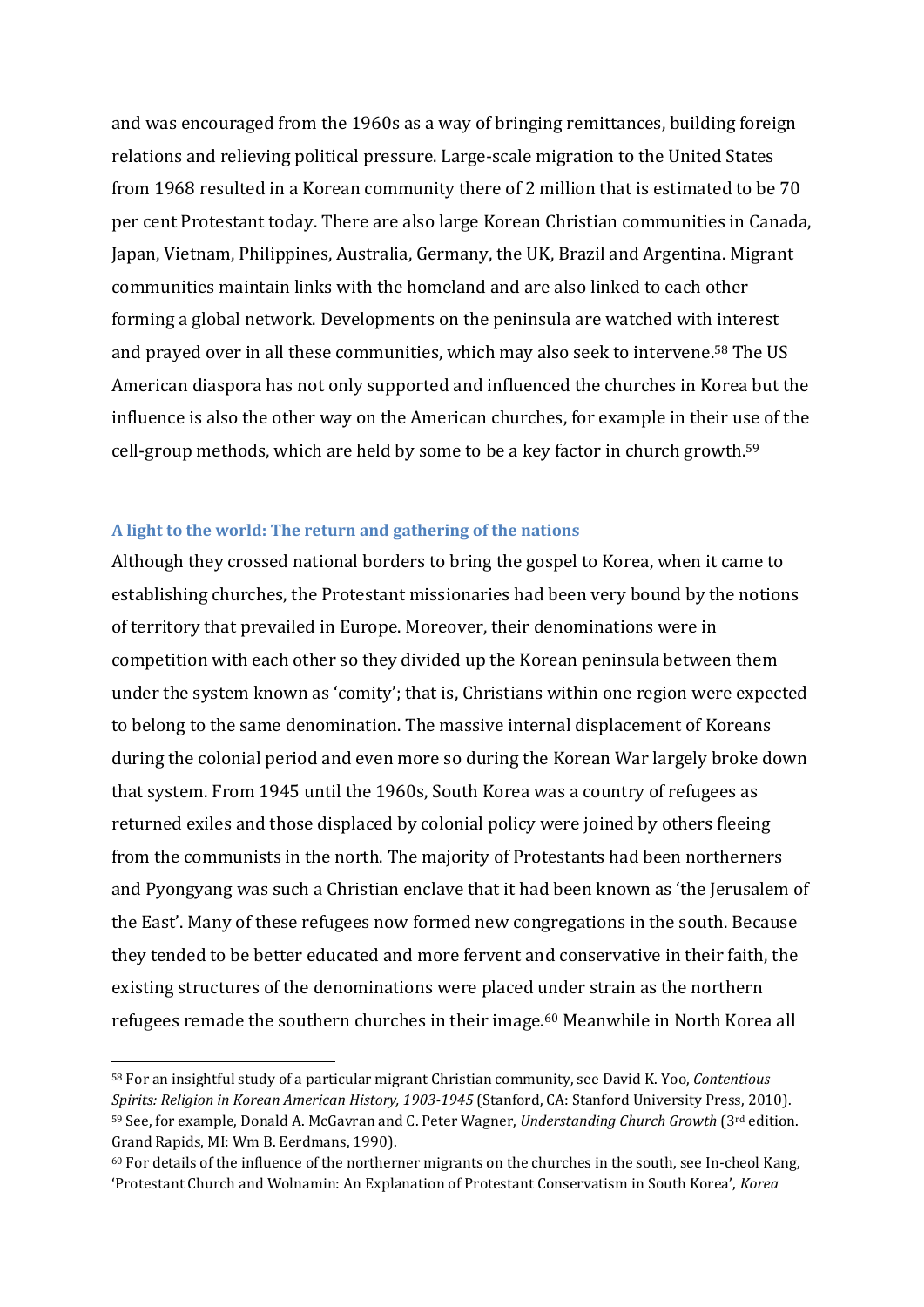religious activity was suppressed and the functional substitute of Juche-Kimilsungism was imposed.<sup>61</sup> It is possible that the cell formation allowed Christianity to survive underground for some time despite its suppression by the communist regime but this is not possible to verify.

To the denominational divisions brought by the missionaries, from the 1950s in South Korea were added new Presbyterian denominations born of the struggles under occupation and partition (Koshin and Kijang) and the Cold War (Tonghap and Hapdong), and other splinter groups. In addition to the Catholic, Presbyterian, Methodist, Holiness, Baptist and Anglican churches and the Salvation Army that were there before the Pacific War, returning Koreans converted elsewhere established Pentecostal, Nazarene, Adventist, and Church of Christ congregations. The massive aid effort mounted by the UN and by Western churches brought more denominations into the country, including Lutherans and Quakers. In addition the chaotic spiritual atmosphere of the 1940s and 50s led to many new Korean-founded movements.

Christians were disproportionately represented in the political leadership in the south, and in particular in the person of former exile Syngman Rhee, first president of South Korea and a Methodist, who held power until 1960. Rhee believed that freedom and equality would be assured if the nation was founded on Christianity. Christian leaders shared his vision of a Christian nation as opposed to the Communist one promoted in the north. Foundational to this vision was religious freedom, including not only freedom of belief and practice but also the freedom to propagate one's faith. In the democratic context of South Korea and as a challenge to the regime in the North, church leaders set themselves targets to increase Christian numbers by mass evangelisation in addition to local church growth efforts. These bore fruit in the much-vaunted membership figures which roughly doubled every decade up to the early 1990s. Mass events which were held every 3-4 years during this period, which drew millions of people, were ecumenical

*Journal* (Winter 2004), pp. 157-90. Kang argues that the comity system did play a part in the denominational divisions.

<sup>61</sup> For religion in North Korea and Juche-Kimilsungism, see for example, Charles K. Armstrong, *The North Korean Revolution, 1945-1950* (Ithaca, NY: Cornell University Press, 2004); Bruce Cumings, *North Korea: Another Country* (New York: New Press, 2004); Shin, Eun-hee, 'The Sociopolitical Organism: The Religious Dimensions of Juche Philosophy', in Robert E. Buswell, Jr. (ed.), *Religions of Korea in Practice* (Princeton, NJ: Princeton University Press, 2007), pp. 517-33.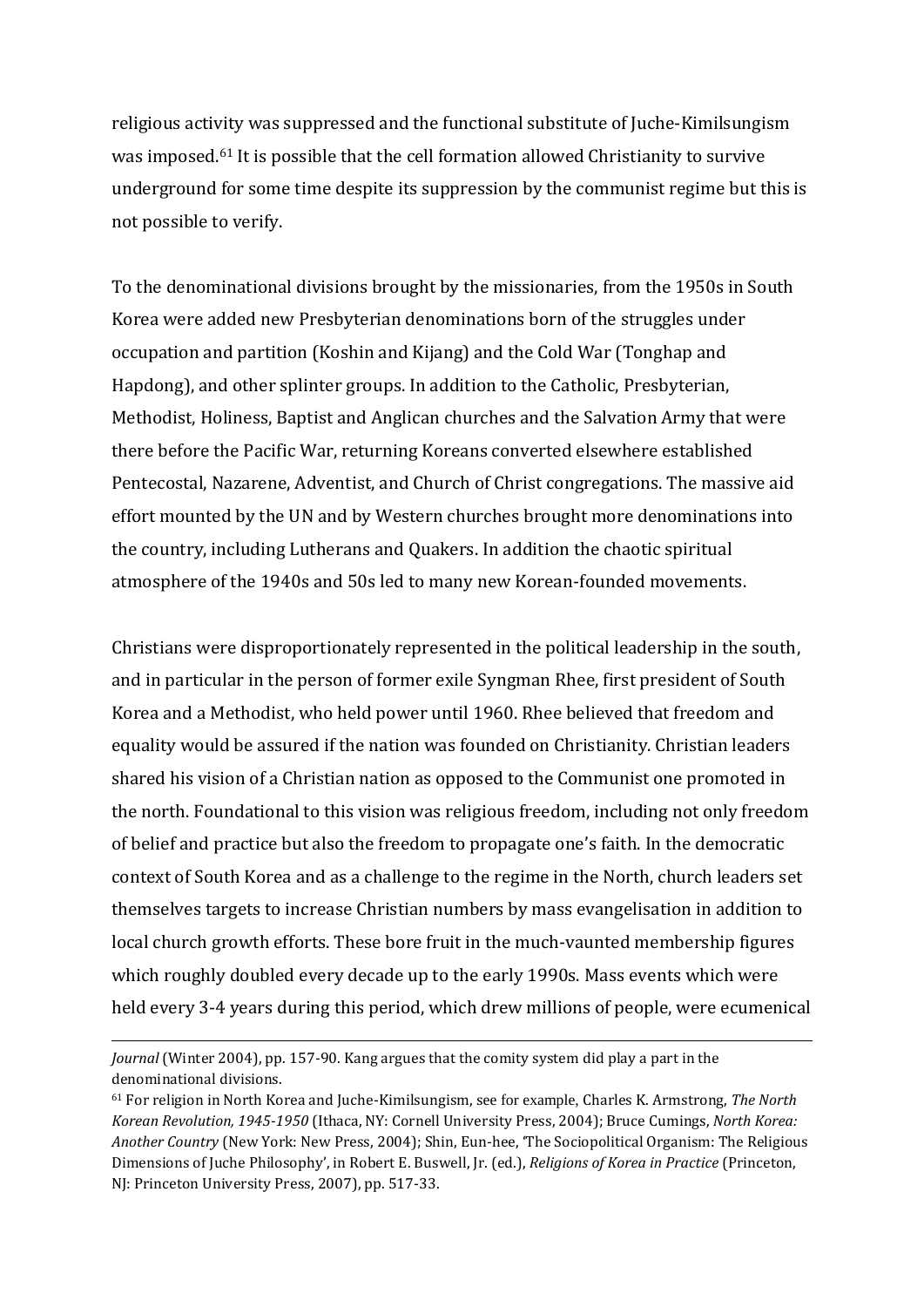in the sense that they were supported by almost all the Protestant denominations.<sup>62</sup> However, the imposed union of the late colonial period had created a great suspicion of ecumenism among many Korean Christians and the inclusion of Communist-approved churches in the World Council of Churches turned most against it. Furthermore, the religious and denominational plurality of South Korea, combined with capitalist models of enterprise and a belief in the positive value of market forces, encouraged competition for growth between local churches that militated against structural or visible church unity. What is more, rapid urbanisation created the conditions for the emergence of the megachurches for which South Korea is famous.<sup>63</sup>

The churches tended to see the growth of Christianity, which was unique in modern Asia, as a measure of the 'success' of the gospel in Korea, evidence of Korea's election and vindication of Korean ways of practising the faith. From the 1970s, Christians from other parts of the world came to see the phenomenon and study it, and Korean Christians began to think of their calling as centripetal; that is as being a light to Asia and the world, a city set on a hill to which the nations gather. In the early 1980s, theologian Han Chul-ha, for example, insisted that Korea would evangelise the world, not according to the Western colonial model of 'triumphalistic missionary sending', but by an ethical mission of demonstrating a righteous national life like 'Jerusalem of old'.<sup>64</sup> The climax of this view of mission as bearing witness to what God had done in Korea was in 1988 when the Olympic Games were held in Seoul. South Koreans were able to showcase their country's economic 'miracle' and also its religious and other achievements to the other nations of the world, including China, the USSR and other Communist countries – with the exception of North Korea, of course, and a few of its allies. The event was a triumph for the South Korea and set it on the world stage. The churches took full advantage of the opportunities for evangelism and were also very active in hosting the visiting teams.

<sup>62</sup> For post-war Protestant evangelisation of the South, see Timothy S. Lee, *Born Again: Evangelicalism in Korea* (Honolulu: University of Hawaii Press, 2010).

<sup>63</sup> See for example, Soo-han Gil, *Social Sources of Church Growth: Korean Churches in the Homeland and Overseas* (Lanham, MD: University Press of America, 1994).

<sup>64</sup> Chul-ha Han, 'Involvement of the Korean Church in the Evangelization of Asia' in Bong-Rin Ro and Marlin L. Nelson (eds), *Korean Church Growth Explosion* (Seoul: Word of Life Press, 1983), pp. 51-68.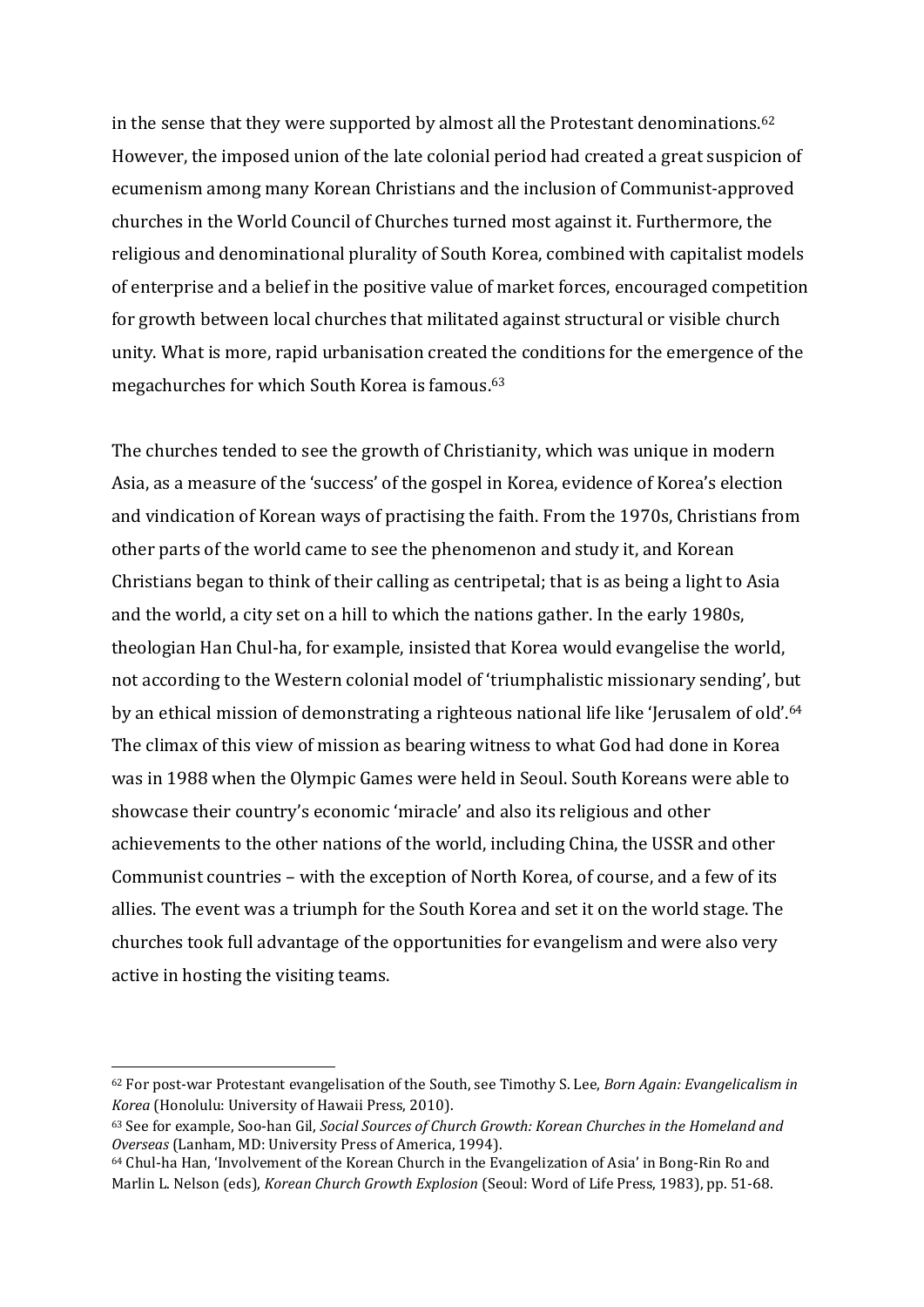#### **Sent to all nations: Korean world mission**

<u>.</u>

However, by the end of the 1980s, the energy behind the 'explosive' growth of Korean Protestant churches was being channelled into a centrifugal mission from Korea to the world helped by growing financial resources and a surplus of clergy. The impulse to world mission from Korea went back to the origins of the Protestant churches in gratitude for what they had received and a desire to 'repay the debt of the gospel' that had been brought to them. Not content with sending missionaries to the diaspora, Korean Protestants understood that taking the gospel to another people was the sign of a mature church and in 1913, soon after its establishment, the Presbyterian Church of Korea had commissioned three men for church planting in Shandong province in China.<sup>65</sup> Such cross-cultural mission was considered more prestigious than pastoral work among diaspora communities. <sup>66</sup> Missionary sending continued on a small scale but when the churches collaborated to organise the 'World Evangelization Crusade' in 1980, they declared their intention to start a 'Korea-modelled and Korea-led [world] missionary movement' and launched a programme to send 100,000 missionaries and volunteers overseas in the next decade.<sup>67</sup> The global missionary movement mushroomed as South Korea's foreign relations became multi-lateral, governmental restrictions on overseas travel and foreign exchange were relaxed and globalisation brought greater freedom of movement. Furthermore Western-based mission agencies actively recruited Koreans because they saw their potential for evangelising the rest of Asia, especially areas closed to Westerners.

The Korean world missionary movement cannot be separated from national aspirations for global recognition and national and business interests. Nor can it be easily distinguished from the diaspora communities which, like the Jewish diaspora in the New Testament, provided bases and logistical support for mission or were themselves

<sup>65</sup> Young-woong Choi, 'The Mission of the Presbyterian Church of Korea in Shandong, North China, 1913- 1957', in Klaus Koschorke (ed.), *Transcontinental Links in the History of Non-Western Christianity* (Wiesbaden: Harrassowitz Verlag, 2002), pp. 117-30.

<sup>66</sup> Cf. Donald N. Clark, 'History and Religion in Modern Korea: The Case of Protestant Christianity', in Lewis R. Lancaster & Richard K. Payne (eds), *Religion and Society in Contemporary Korea* (Berkeley, CA: University of California Institute of East Asian Studies, 1997), pp. 169-214 at p. 185.

<sup>67</sup> Joon-gon Kim, 'Korea's Total Evangelization Movement' in Bong-rin Ro & Marlin L. Nelson (eds), *Korean Church Growth Explosion* (Seoul: Word of Life Press, 1983), pp. 17-50, at p. 35. For Korean missionary thinking in the 1980s and 1990s, see also the other articles in this volume and in Bong-rin Ro and Marlin L. Nelson (eds), *Korean Church Growth Explosion*, 2nd edition (Seoul: Word of Life Press, 1995).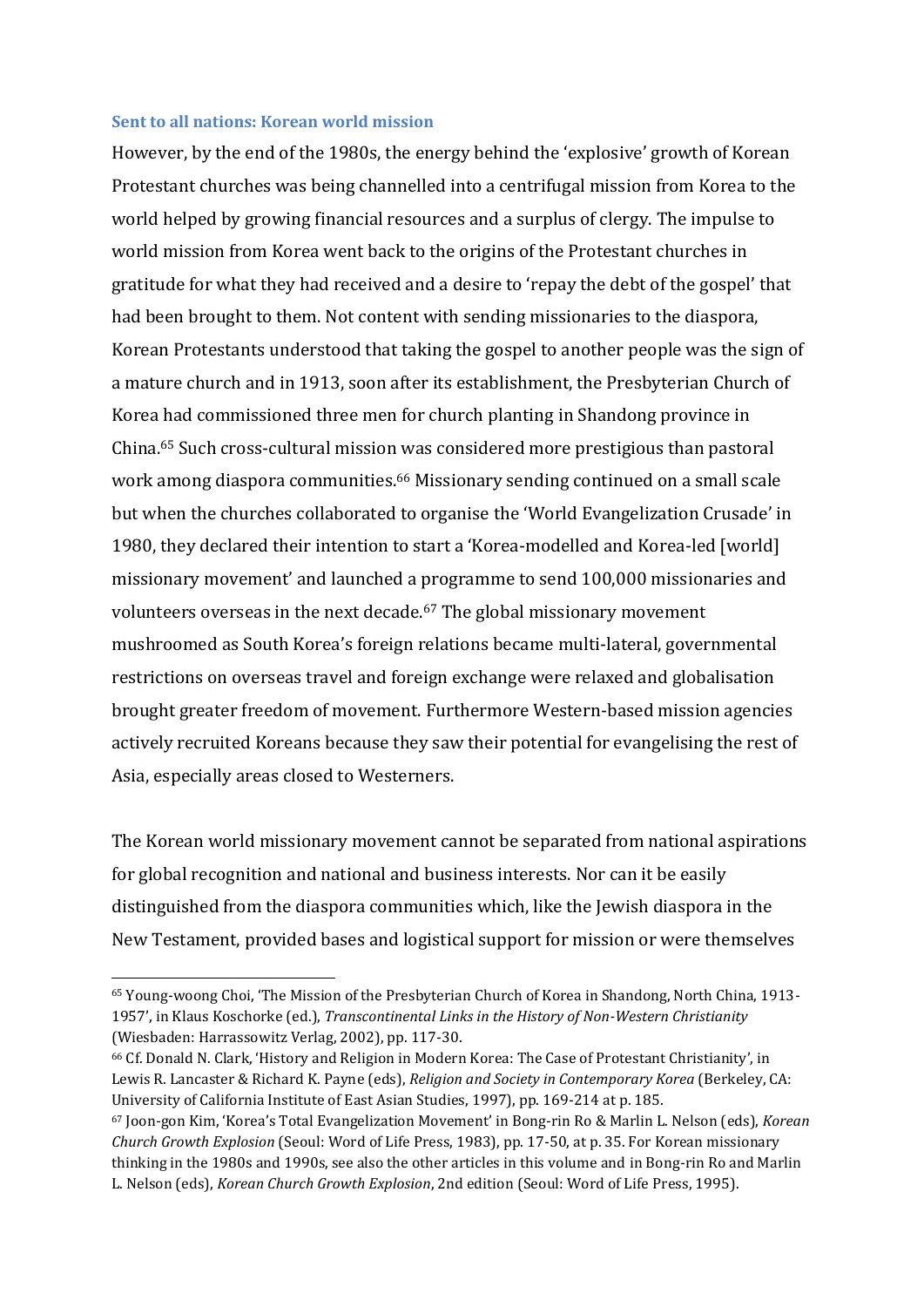missionary toward their respective contexts. The growing number of Protestant missionaries saw themselves as ambassadors for South Korea and exported not only a Korean gospel but also Korean culture and products wherever they were sent. By making global networks, South Koreans were also protecting themselves from the threat from North Korea and even understood themselves to be bringing about a global peace that would eventually solve the problem on the peninsula. By 2010 there were estimated to be 20,000 Koreans serving abroad in evangelism, church-planting and service of various sorts, including medical work and IT development and support.<sup>68</sup> These included a growing number of Catholics who formed a national society of apostolic life in 1975 and had become increasingly oriented toward global mission by the twenty-first century for similar motives of 'gratitude' and 'requital'.<sup>69</sup>

Although Western missionaries encouraged the Korean churches to be self-propagating, it is clear that this did not extend to the expectation of a world mission from Korea. In fact in the post-colonial period earlier expansionist theologies were giving way to a new paradigm of *missio Dei*, that is, mission should be primarily understood not as sending from one territory to another but as a participation in the sending activity of God the Father – the sending of Christ and the Holy Spirit into the world.<sup>70</sup> Both the *missio Dei* and its corollary that each local church is missionary were originally formulated at the meeting of the International Missionary Council in Willingen, Germany, in 1952 in a post-War and post-colonial world in which sending of Western missionaries was becoming difficult and contentious. Western churches were forced to withdraw from what had been their main mission fields of India and China and some churches in the Third World, wishing to assert their independence from their former colonial masters, called for a moratorium on mission.<sup>71</sup>

<sup>68</sup> For further details, see Steve Sang-cheol Moon, 'The Protestant Missionary Movement in Korea: Current Growth and Development', *International Bulletin of Missionary Research* 32/2 (2008), pp. 59-64; 'Missions from Korea 2012: Slowdown and Maturation', *International Bulletin of Missionary Research* 36/2 (2012), pp. 84-85.

<sup>69</sup> Korean Missionary Society, *2014 Introduction: Korean Missionary Society* (Seoul: Korean Missionary Society, 2014), p. 1.

<sup>70</sup> Bosch, *Transforming Mission*.

<sup>71</sup> For in-depth study of the origins of the *missio Dei* paradigm, see John G. Flett, *The Witness of God: The Trinity, Missio Dei, Karl Barth, and the Nature of Christian Community* (Grand Rapids, MI: Wm B. Eerdmans, 2010).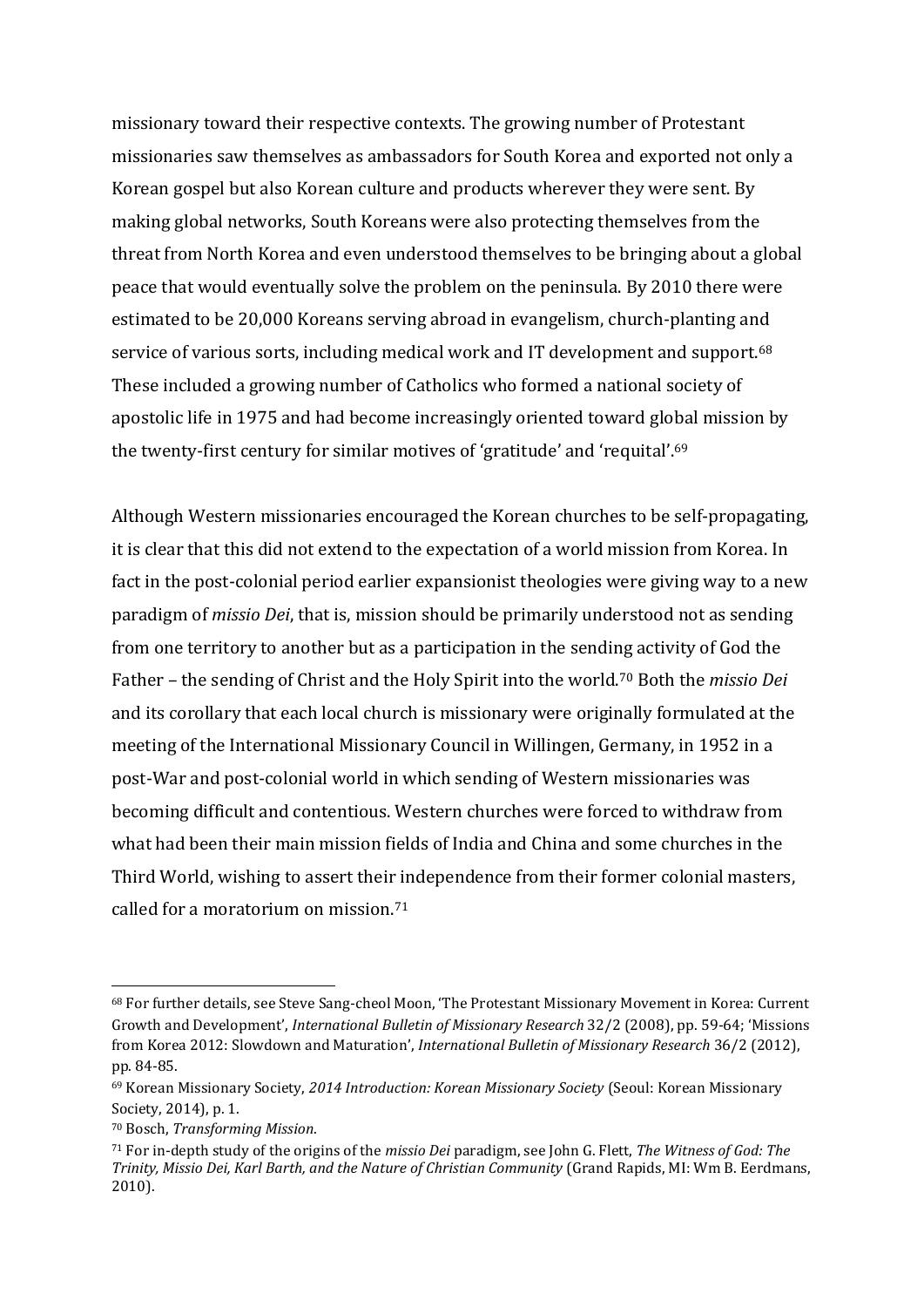Whereas the theology of *missio Dei* was intended for a world in which churches stayed put, today's theology of mission must take into account that churches are 'on the move' as well as new intentional and expansionist mission movements. Korean churches have never had a settled history. Even in the Catholic Church, which has the longest history in the peninsula, it was not possible to establish a parish system until the 1960s. The churches have existed within a context of repeated threat and radical change and this has contributed to their global mobility and their dynamic sense of apostleship. This section has shown how Korean participation in mission and insistence on sending has been sustained, despite practical and theological pressures against it. Korean Christianity does not only consist of renewed forms of spirituality but is a movement that aims to serve personal, social, national and even international concerns.

## **Conclusion: Catholicity in the context of Christians without borders and churches on the move**

The recent history of Korean Protestantism offers various manifestations of 'Christians without borders and churches on the move'. The Korean churches moved due to persecution, migration and displacement. The challenges to national borders gave the church a desire to maintain its international links. It also gave a transnational selfunderstanding but for survival encouraged its primary expression in local congregations and even house-groups. The result today is, first, that Korean Christianity is not limited to Christianity in Korea and, second, that Korean churches continue to be mobile in the sense of both migration and (not unrelated) missionary sending. Korean Christianity is a dynamic global network: Korean denominations have developed diaspora expressions and Korean agencies are sending missionaries in multiple directions. The rise of Korean Christianity represents a further diversification of the faith in that over the last couple of centuries another global expression of Christianity has been added to the very many already existing. Furthermore, this new form of Christianity exists in multiple denominations.

The development of another form of Christianity may be seen as a blow by those who have been working toward structural unity which reduces the number of denominations. Furthermore, the mobile and boundary-crossing nature of Korean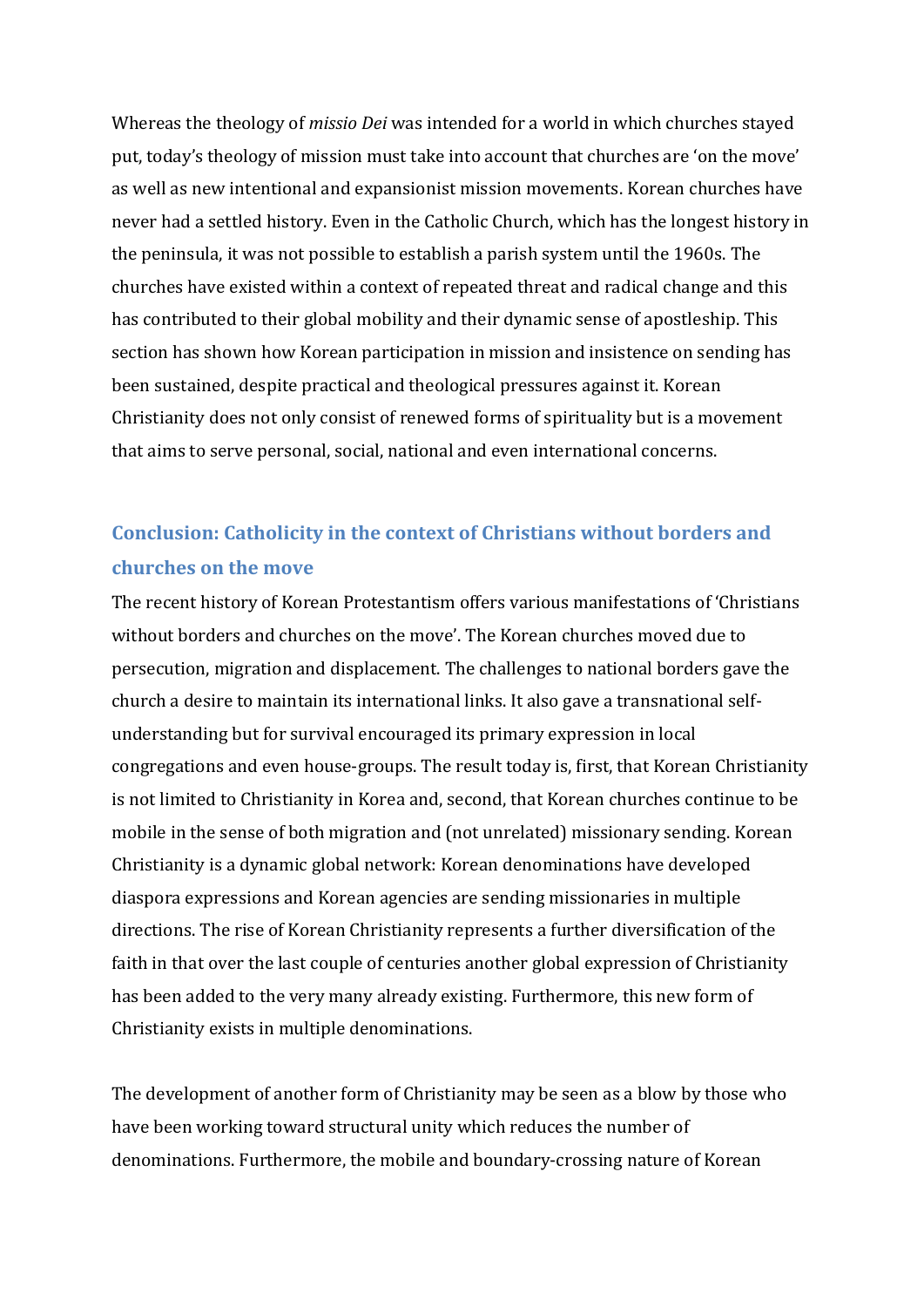Christianity interferes with the settled ministry developed in Europe over centuries and with efforts for peace between religious communities in many parts of the world. However, as I have pointed out, 'Christians without borders and churches on the move' is not a new pattern of Christianity. As I have indicated, this is a New Testament pattern that is replicated many times in church history. Since Pentecost, for various reasons both voluntary and forced, the church has been globally widespread and represented by many different ethnic identities that have often co-existed with each other in particular localities. Our theologies of unity and ecumenism should not bemoan such diversity but celebrate it, recognise other Christians and reflect on the implications of these developments.

The history of Korean Christianity raises important questions about the meaning of catholicity and at the same time it suggests some theological tools for understanding it. First, from its history, it poses a significant challenge to theologies which prioritise structural unity in inter-church relations. It shows that although structurally unified churches may be desirable, they are not practicable everywhere. The reality for many Christians globally is that, for reasons of survival in hostile situations, churches exist as small underground independent groups, possibly networked with one another. Therefore, if the church is catholic, then this reality must also be an expression of it. Furthermore, the experience of the Korean churches under the latter part of Japanese colonial rule shows how structural unity is not necessarily the result of reconciliation between Christians but may be the result of political pressure or even be forced on churches by government authorities. True catholicity, therefore, must be more than structural in its expression. It must arise from Christian freedom and love within which difference and diversity is expressed without fear.

A second historical question is that the growth of Korean Christianity, and of world Christianity in general, shifts interest away from viewing Christian diversity primarily in terms of doctrine and polity toward the ethnic and/or geographical diversity, which was the primary sense in which the first councils of the church experienced it. Therefore the catholicity envisaged is not mainly across denominations but more across cultures and regions. The ecumenism of the colonial period, which gave birth to the World Council of Churches, tended to assume that overcoming the doctrinal and liturgical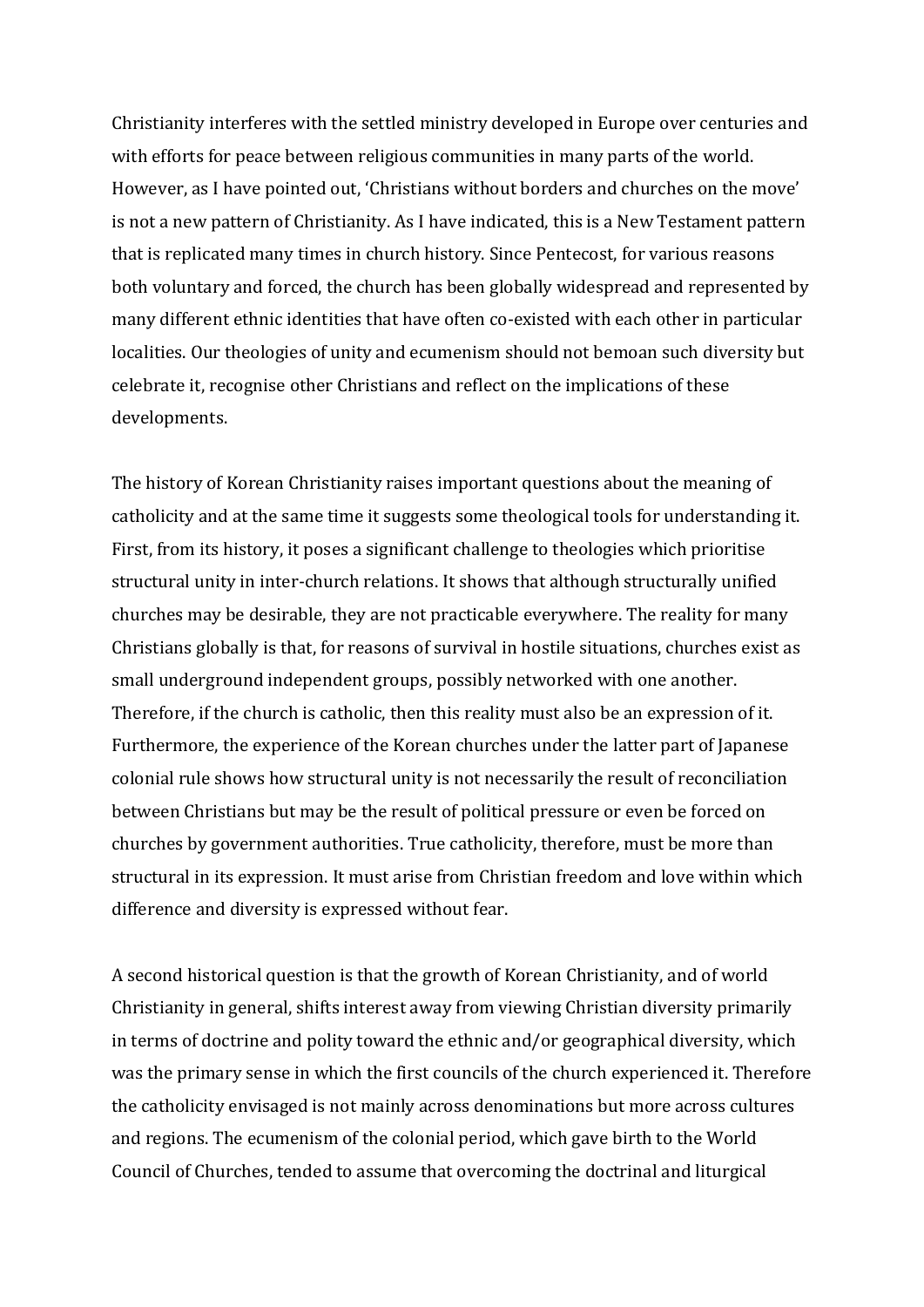differences between the churches of Europe and the denominations they fostered would unite Christians globally. Now that we have other globally connected churches emerging from different centres, new models of ecumenism are needed and our understanding of catholicity must include global interconnectedness. For historical reasons, Korean churches include a diaspora expression and they have also developed global mission activities. While this may be problematic for inter-church relations, it is a repeated historical pattern (the Anglican Communion, to name but one example). Nor is it only a matter of lack of respect; in contexts of denominational plurality, it may not be clear which is the legitimate local church with which to work. Perhaps there is a need for more informal means of mutual recognition that allow for working together until the more complex structural, liturgical and doctrinal issues can be addressed.

As well as raising historical questions for catholicity, Korean Christianity has some theological tools to suggest, particularly in regard to pneumatology and to mission. Korean theology draws attention to pneumatology, particularly in the narrative of Pentecost and mission in the book of Acts. This biblical perspective suggests a bordercrossing and dynamic understanding of the church as it participates in the *missio Spiritus*. It suggests that catholicity must allow for a missional understanding of church and for eschatological expectation. The church's catholicity is still being discovered and expressed. Furthermore, the repeated Pentecosts of Acts give weight to theological conviction that there are no second- or first-class Christians – God shows no partiality. This theological insight of the first Christians is echoed in the conviction of Korean theologians that the Holy Spirit has been present and active in Korean history and has been outpoured on the nation. This is ground for the legitimacy of Korean Christianity as one among many expressions of the faith and for mutual respect between these to be a necessary aspect of catholicity. The gift of discernment of spirits is given to Koreans as much as to others who have been Christian for longer, therefore discernment should be an 'ecumenical endeavour' and a truly 'global conversation'. 72

<sup>72</sup> Stanley Samartha, 'The Holy Spirit and People of Other Faiths', in Emilio Castro (comp.), *To the Wind of God's Spirit: Reflections on the Canberra Theme* (Geneva: World Council of Churches, 1990), pp. 50-63 at p. 58; Kim, *The Holy Spirit in the World* (Maryknoll, NY: Orbis Books, 2007).